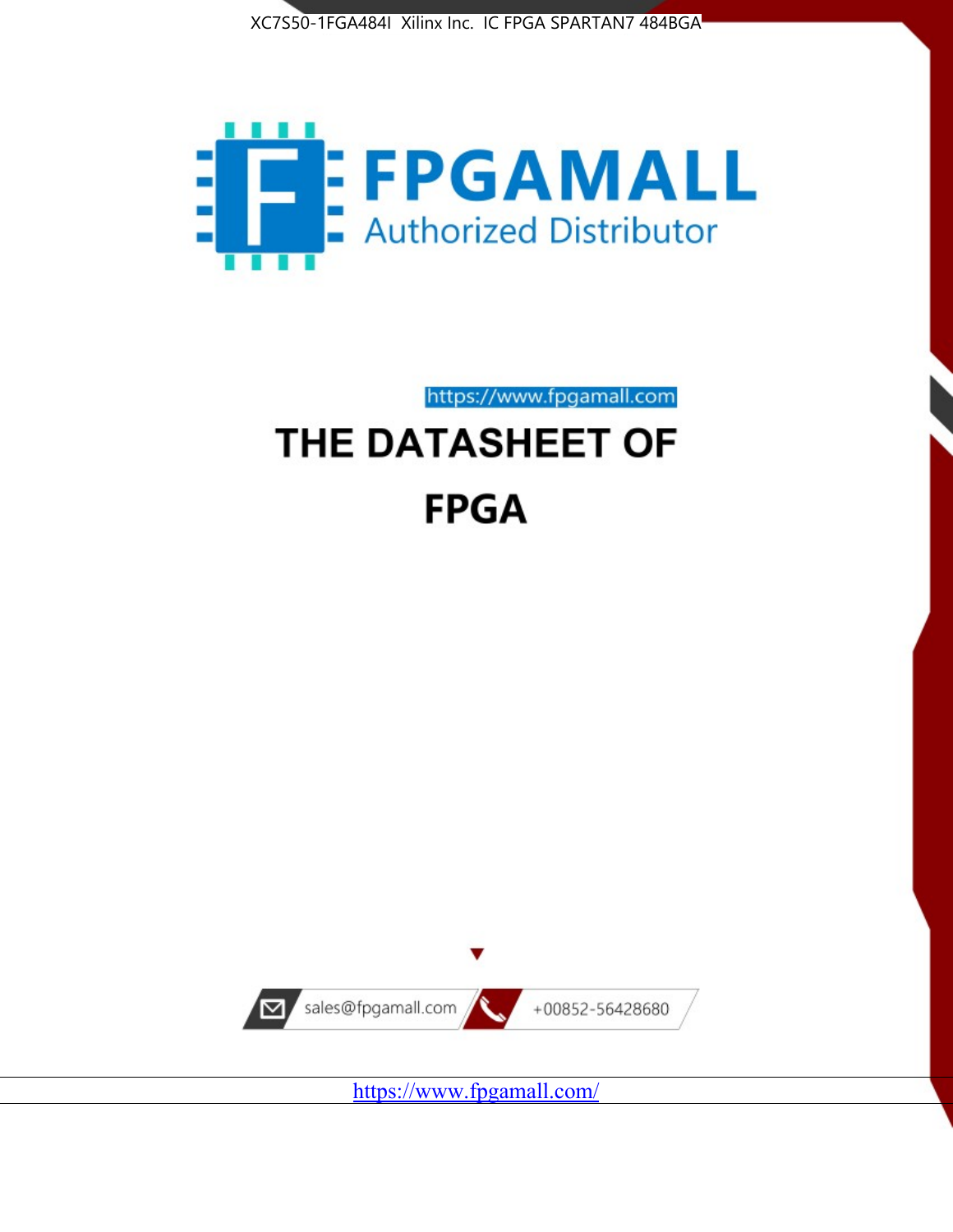# **EXALINX**

## **7 Series FPGAs Data Sheet: Overview**

DS180 (v2.6) February 27, 2018 **Product Specification**

### **General Description**

Xilinx® 7 series FPGAs comprise four FPGA families that address the complete range of system requirements, ranging from low cost, small form factor, cost-sensitive, high-volume applications to ultra high-end connectivity bandwidth, logic capacity, and signal processing capability for the most demanding high-performance applications. The 7 series FPGAs include:

- Spartan®-7 Family: Optimized for low cost, lowest power, and high I/O performance. Available in low-cost, very small form-factor packaging for smallest PCB footprint.
- Artix®-7 Family: Optimized for low power applications requiring serial transceivers and high DSP and logic throughput. Provides the lowest total bill of materials cost for high-throughput, cost-sensitive applications.
- Kintex®-7 Family: Optimized for best price-performance with a 2X improvement compared to previous generation, enabling a new class of FPGAs.
- Virtex®-7 Family: Optimized for highest system performance and capacity with a 2X improvement in system performance. Highest capability devices enabled by stacked silicon interconnect (SSI) technology

Built on a state-of-the-art, high-performance, low-power (HPL), 28 nm, high-k metal gate (HKMG) process technology, 7 series FPGAs enable an unparalleled increase in system performance with 2.9 Tb/s of I/O bandwidth, 2 million logic cell capacity, and 5.3 TMAC/s DSP, while consuming 50% less power than previous generation devices to offer a fully programmable alternative to ASSPs and ASICs.

### **Summary of 7 Series FPGA Features**

- Advanced high-performance FPGA logic based on real 6-input lookup table (LUT) technology configurable as distributed memory.
- 36 Kb dual-port block RAM with built-in FIFO logic for on-chip data buffering.
- High-performance SelectIO™ technology with support for DDR3 interfaces up to 1,866 Mb/s.
- High-speed serial connectivity with built-in multi-gigabit transceivers from 600 Mb/s to max. rates of 6.6 Gb/s up to 28.05 Gb/s, offering a special low-power mode, optimized for chip-to-chip interfaces.
- A user configurable analog interface (XADC), incorporating dual 12-bit 1MSPS analog-to-digital converters with on-chip thermal and supply sensors.
- DSP slices with 25 x 18 multiplier, 48-bit accumulator, and pre-adder for high-performance filtering, including optimized symmetric coefficient filtering.
- Powerful clock management tiles (CMT), combining phase-locked loop (PLL) and mixed-mode clock manager (MMCM) blocks for high precision and low jitter.
- Quickly deploy embedded processing with MicroBlaze<sup>™</sup> processor.
- Integrated block for PCI Express® (PCIe), for up to x8 Gen3 Endpoint and Root Port designs.
- Wide variety of configuration options, including support for commodity memories, 256-bit AES encryption with HMAC/SHA-256 authentication, and built-in SEU detection and correction.
- Low-cost, wire-bond, bare-die flip-chip, and high signal integrity flipchip packaging offering easy migration between family members in the same package. All packages available in Pb-free and selected packages in Pb option.
- Designed for high performance and lowest power with 28 nm, HKMG, HPL process, 1.0V core voltage process technology and 0.9V core voltage option for even lower power.

| <b>Max. Capability</b>         | Spartan-7           | Artix-7                                    | Kintex-7                                              | Virtex-7                                |
|--------------------------------|---------------------|--------------------------------------------|-------------------------------------------------------|-----------------------------------------|
| Logic Cells                    | 102K                | 215K                                       | 478K                                                  | 1,955K                                  |
| Block RAM <sup>(1)</sup>       | 4.2 Mb              | 13 Mb                                      | 34 Mb                                                 | 68 Mb                                   |
| <b>DSP Slices</b>              | 160                 | 740                                        | 1,920                                                 | 3,600                                   |
| DSP Performance <sup>(2)</sup> | 176 GMAC/s          | 929 GMAC/s                                 | 2,845 GMAC/s                                          | 5,335 GMAC/s                            |
| MicroBlaze CPU <sup>(3)</sup>  | 260 DMIPs           | 303 DMIPs                                  | 438 DMIPs                                             | 441 DMIPs                               |
| Transceivers                   |                     | 16                                         | 32                                                    | 96                                      |
| <b>Transceiver Speed</b>       |                     | $6.6$ Gb/s                                 | $12.5$ Gb/s                                           | 28.05 Gb/s                              |
| Serial Bandwidth               |                     | $211$ Gb/s                                 | 800 Gb/s                                              | 2,784 Gb/s                              |
| <b>PCIe Interface</b>          | -                   | x4 Gen2                                    | x8 Gen2                                               | x8 Gen3                                 |
| Memory Interface               | 800 Mb/s            | 1.066 Mb/s                                 | 1.866 Mb/s                                            | 1.866 Mb/s                              |
| I/O Pins                       | 400                 | 500                                        | 500                                                   | 1,200                                   |
| I/O Voltage                    | $1.2V - 3.3V$       | $1.2V - 3.3V$                              | $1.2V - 3.3V$                                         | $1.2V - 3.3V$                           |
| Package Options                | Low-Cost. Wire-Bond | Low-Cost, Wire-Bond,<br>Bare-Die Flip-Chip | Bare-Die Flip-Chip and High-<br>Performance Flip-Chip | <b>Highest Performance</b><br>Flip-Chip |

#### *Table 1:* **7 Series Families Comparison**

#### **Notes:**

1. Additional memory available in the form of distributed RAM.

2. Peak DSP performance numbers are based on symmetrical filter implementation.<br>3. Peak MicroBlaze CPU performance numbers based on microcontroller preset.

Peak MicroBlaze CPU performance numbers based on microcontroller preset.

© Copyright 2010–2018 Xilinx, Inc., Xilinx, the Xilinx logo, Artix, ISE, Kintex, Spartan, Virtex, Vivado, Zynq, and other designated brands included herein are trademarks of Xilinx in the United States and other countries. PCI Express is a trademark of PCI-SIG and used under license. All other trademarks are the property of their respective owners.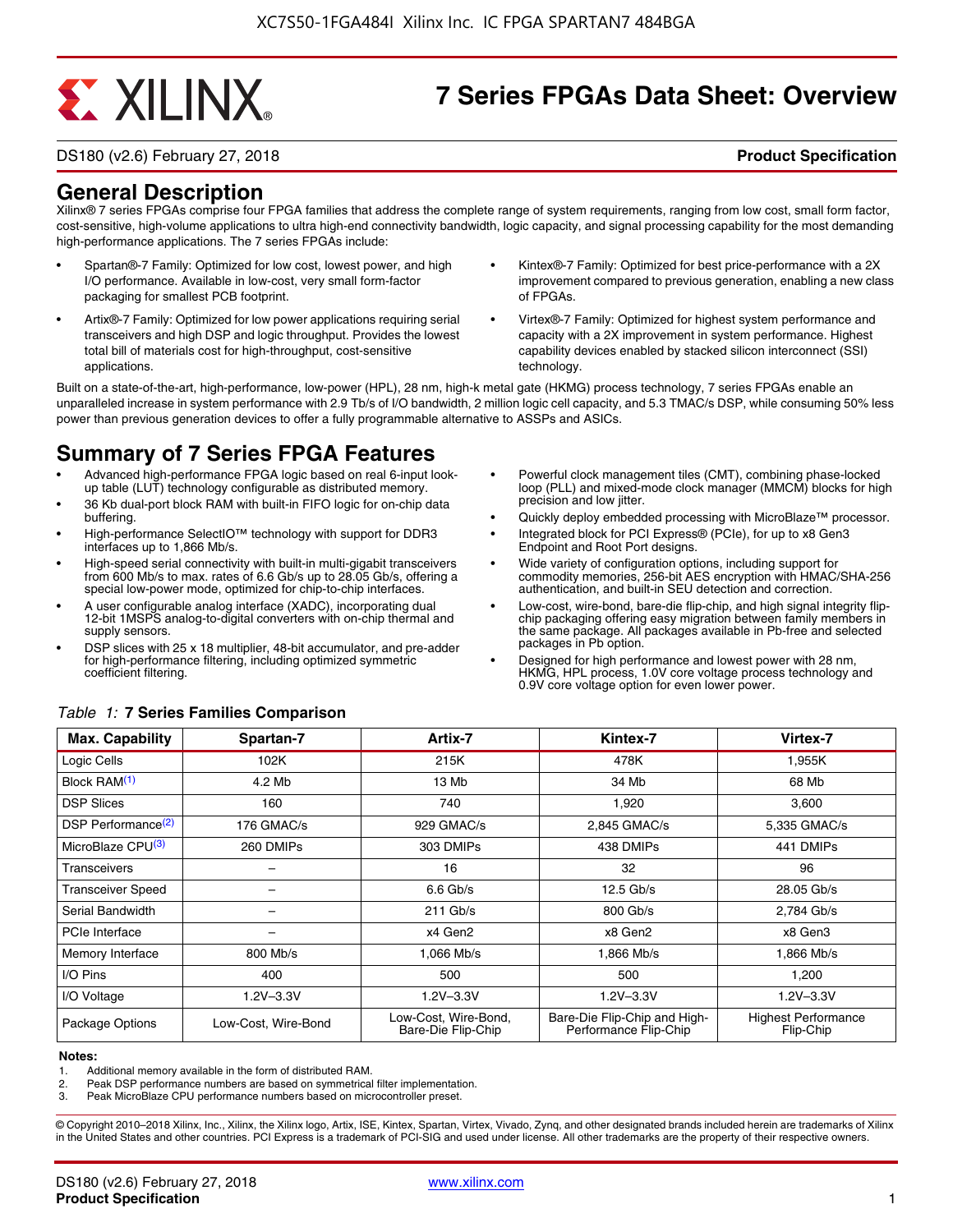### **Spartan-7 FPGA Feature Summary**

#### *Table 2:* **Spartan-7 FPGA Feature Summary by Device**

|               |                |                       | <b>CLB</b>                            |                                     |              | <b>Block RAM Blocks</b> <sup>(3)</sup> |             |                     |             |             |                              |                                   |                              |
|---------------|----------------|-----------------------|---------------------------------------|-------------------------------------|--------------|----------------------------------------|-------------|---------------------|-------------|-------------|------------------------------|-----------------------------------|------------------------------|
| <b>Device</b> | Logic<br>Cells | Slices <sup>(1)</sup> | Max<br><b>Distributed</b><br>RAM (Kb) | <b>DSP</b><br>Slices <sup>(2)</sup> | <b>18 Kb</b> | 36 Kb                                  | Max<br>(Kb) | CMTS <sup>(4)</sup> | <b>PCle</b> | GT          | <b>XADC</b><br><b>Blocks</b> | Total I/O<br>Banks <sup>(5)</sup> | <b>Max User</b><br><b>VO</b> |
| XC7S6         | 6,000          | 938                   | 70                                    | 10                                  | 10           | 5                                      | 180         | 2                   | $\Omega$    | $\Omega$    | $\Omega$                     | 2                                 | 100                          |
| <b>XC7S15</b> | 12,800         | 2,000                 | 150                                   | 20                                  | 20           | 10                                     | 360         | 2                   | 0           | $\mathbf 0$ | 0                            | 2                                 | 100                          |
| <b>XC7S25</b> | 23,360         | 3,650                 | 313                                   | 80                                  | 90           | 45                                     | 1,620       | 3                   | 0           | 0           |                              | 3                                 | 150                          |
| <b>XC7S50</b> | 52,160         | 8,150                 | 600                                   | 120                                 | 150          | 75                                     | 2,700       | 5                   | $\Omega$    | 0           |                              | 5                                 | 250                          |
| <b>XC7S75</b> | 76,800         | 12.000                | 832                                   | 140                                 | 180          | 90                                     | 3,240       | 8                   | 0           | 0           |                              | 8                                 | 400                          |
| XC7S100       | 102,400        | 16,000                | 1,100                                 | 160                                 | 240          | 120                                    | 4,320       | 8                   | 0           | $\mathbf 0$ |                              | 8                                 | 400                          |

#### **Notes:**

1. Each 7 series FPGA slice contains four LUTs and eight flip-flops; only some slices can use their LUTs as distributed RAM or SRLs.

2. Each DSP slice contains a pre-adder, a 25 x 18 multiplier, an adder, and an accumulator. 3. Block RAMs are fundamentally 36 Kb in size; each block can also be used as two independent 18 Kb blocks.

4. Each CMT contains one MMCM and one PLL.

5. Does not include configuration Bank 0.

#### *Table 3:* **Spartan-7 FPGA Device-Package Combinations and Maximum I/Os**

| Package         | CPGA196    | <b>CSGA225</b> | <b>CSGA324</b> | FTGB196     | <b>FGGA484</b> | <b>FGGA676</b> |
|-----------------|------------|----------------|----------------|-------------|----------------|----------------|
| Size (mm)       | 8 x 8      | $13 \times 13$ | $15 \times 15$ | 15 x 15     | 23 x 23        | 27 x 27        |
| Ball Pitch (mm) | 0.5        | 0.8            | 0.8            | 1.0         | 1.0            | 1.0            |
| <b>Device</b>   | HR $UO(1)$ | HR $UO(1)$     | HR $UO(1)$     | HR $l/O(1)$ | HR $I/O(1)$    | HR $l/O(1)$    |
| XC7S6           | 100        | 100            |                | 100         |                |                |
| <b>XC7S15</b>   | 100        | 100            |                | 100         |                |                |
| <b>XC7S25</b>   |            | 150            | 150            | 100         |                |                |
| <b>XC7S50</b>   |            |                | 210            | 100         | 250            |                |
| <b>XC7S75</b>   |            |                |                |             | 338            | 400            |
| <b>XC7S100</b>  |            |                |                |             | 338            | 400            |

#### **Notes:**

1. HR = High-range I/O with support for I/O voltage from 1.2V to 3.3V.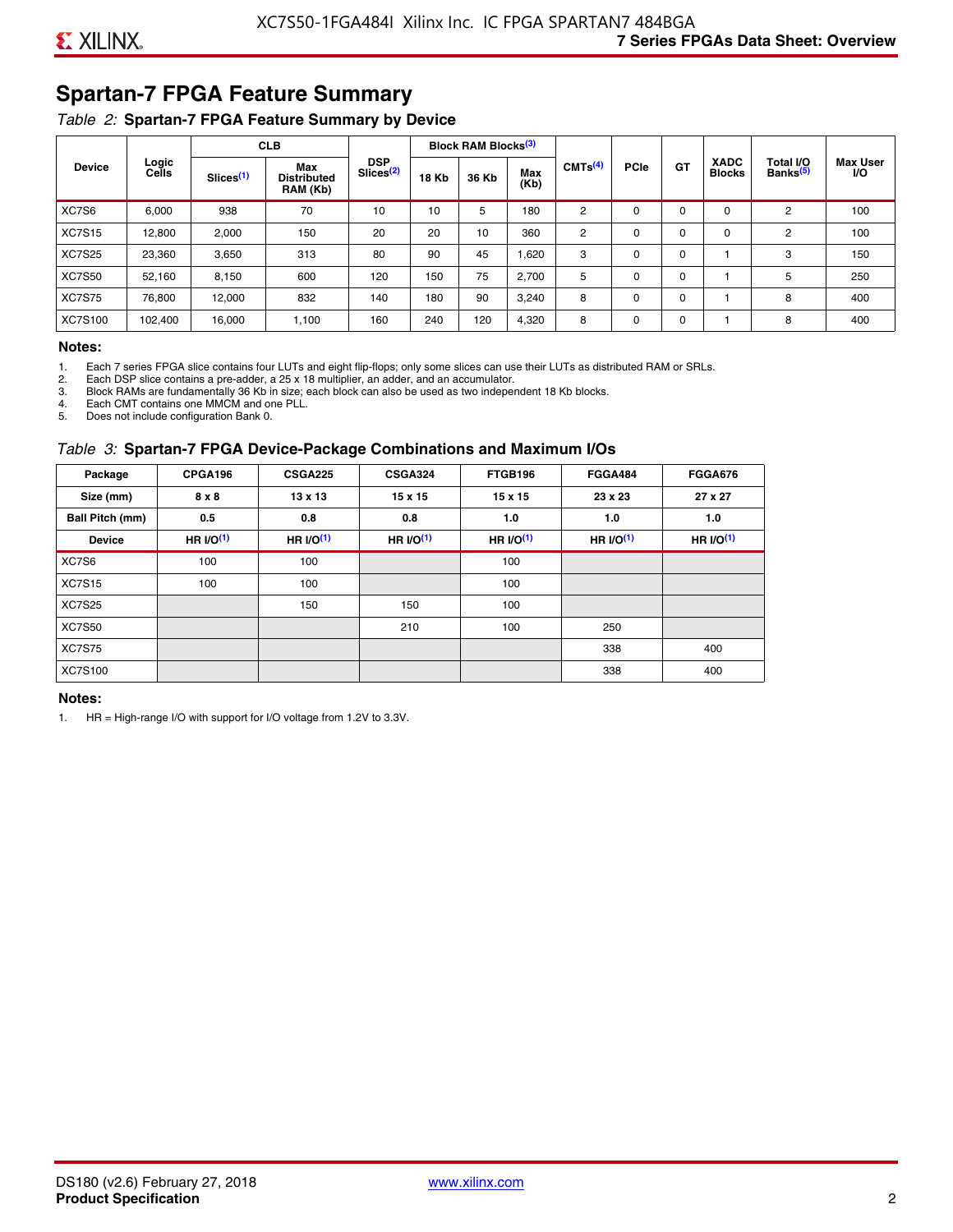### **Artix-7 FPGA Feature Summary**

#### *Table 4:* **Artix-7 FPGA Feature Summary by Device**

|                 |                |                       | <b>Configurable Logic Blocks</b><br>(CLBs) | <b>DSP48E1</b>        |              | Block RAM Blocks <sup>(3)</sup> |             |                     |                     |             | <b>XADC</b>   | Total I/O            | <b>Max User</b>    |
|-----------------|----------------|-----------------------|--------------------------------------------|-----------------------|--------------|---------------------------------|-------------|---------------------|---------------------|-------------|---------------|----------------------|--------------------|
| <b>Device</b>   | Logic<br>Cells | Slices <sup>(1)</sup> | Max<br><b>Distributed</b><br>RAM (Kb)      | Slices <sup>(2)</sup> | <b>18 Kb</b> | 36 Kb                           | Max<br>(Kb) | CMTS <sup>(4)</sup> | PCle <sup>(5)</sup> | <b>GTPs</b> | <b>Blocks</b> | Banks <sup>(6)</sup> | I/O <sub>(7)</sub> |
| XC7A12T         | 12,800         | 2,000                 | 171                                        | 40                    | 40           | 20                              | 720         | 3                   |                     | 2           |               | 3                    | 150                |
| XC7A15T         | 16,640         | 2,600                 | 200                                        | 45                    | 50           | 25                              | 900         | 5                   |                     | 4           |               | 5                    | 250                |
| XC7A25T         | 23,360         | 3,650                 | 313                                        | 80                    | 90           | 45                              | 1,620       | 3                   |                     | 4           |               | 3                    | 150                |
| XC7A35T         | 33,280         | 5,200                 | 400                                        | 90                    | 100          | 50                              | 1,800       | 5                   |                     | 4           |               | 5                    | 250                |
| XC7A50T         | 52,160         | 8,150                 | 600                                        | 120                   | 150          | 75                              | 2.700       | 5                   |                     | 4           |               | 5                    | 250                |
| XC7A75T         | 75,520         | 11,800                | 892                                        | 180                   | 210          | 105                             | 3,780       | 6                   |                     | 8           |               | 6                    | 300                |
| <b>XC7A100T</b> | 101.440        | 15,850                | 1.188                                      | 240                   | 270          | 135                             | 4,860       | 6                   |                     | 8           |               | 6                    | 300                |
| <b>XC7A200T</b> | 215,360        | 33,650                | 2,888                                      | 740                   | 730          | 365                             | 13,140      | 10                  |                     | 16          |               | 10                   | 500                |

**Notes:**  Each 7 series FPGA slice contains four LUTs and eight flip-flops; only some slices can use their LUTs as distributed RAM or SRLs.

2. Each DSP slice contains a pre-adder, a 25 x 18 multiplier, an adder, and an accumulator.

3. Block RAMs are fundamentally 36 Kb in size; each block can also be used as two independent 18 Kb blocks.

4. Each CMT contains one MMCM and one PLL.<br>5. Artix-7 FPGA Interface Blocks for PCI Express

5. Artix-7 FPGA Interface Blocks for PCI Express support up to x4 Gen 2.<br>6. Does not include configuration Bank 0.

6. Does not include configuration Bank 0.

This number does not include GTP transceivers.

#### *Table 5:* **Artix-7 FPGA Device-Package Combinations and Maximum I/Os**

| Package <sup>(1)</sup>    |                | <b>CPG236</b>     |            | <b>CPG238</b>     |       | <b>CSG324</b>     |                | <b>CSG325</b>     |      | <b>FTG256</b>     |            | <b>SBG484</b>     |                | FGG484 <sup>(2)</sup> |            | FBG484 <sup>(2)</sup> |       | FGG676 <sup>(3)</sup> |            | FBG676 <sup>(3)</sup> |            | <b>FFG1156</b> |
|---------------------------|----------------|-------------------|------------|-------------------|-------|-------------------|----------------|-------------------|------|-------------------|------------|-------------------|----------------|-----------------------|------------|-----------------------|-------|-----------------------|------------|-----------------------|------------|----------------|
| Size (mm)                 |                | $10 \times 10$    |            | $10 \times 10$    |       | $15 \times 15$    |                | 15 x 15           |      | $17 \times 17$    |            | $19 \times 19$    |                | 23 x 23               |            | 23 x 23               |       | 27 x 27               |            | 27 x 27               |            | 35 x 35        |
| <b>Ball Pitch</b><br>(mm) |                | 0.5               |            | 0.5               |       | 0.8               |                | 0.8               |      | 1.0               |            | 0.8               |                | 1.0                   |            | 1.0                   |       | 1.0                   |            | 1.0                   |            | 1.0            |
| <b>Device</b>             | G(T)           | <b>VO</b>         | <b>GTP</b> | <b>VO</b>         | G(TP) | I/O               | G(TP)          | <b>VO</b>         | G(TP | VO.               | <b>GTP</b> | VO.               | G(TP)          | <b>VO</b>             | <b>GTP</b> | VO.                   | G(TP) | <b>VO</b>             | <b>GTP</b> | <b>I/O</b>            | <b>GTP</b> | <b>VO</b>      |
|                           |                | HR <sup>(5)</sup> | (4)        | HR <sup>(5)</sup> |       | HR <sup>(5)</sup> |                | HR <sup>(5)</sup> |      | HR <sup>(5)</sup> |            | HR <sup>(5)</sup> |                | HR <sup>(5)</sup>     |            | HR <sup>(5)</sup>     |       | HR <sup>(5)</sup>     |            | HR <sup>(5)</sup>     |            | HR(5)          |
| XC7A12T                   |                |                   | 2          | 112               |       |                   | $\overline{2}$ | 150               |      |                   |            |                   |                |                       |            |                       |       |                       |            |                       |            |                |
| XC7A15T                   | 2              | 106               |            |                   | 0     | 210               | $\overline{4}$ | 150               | 0    | 170               |            |                   | 4              | 250                   |            |                       |       |                       |            |                       |            |                |
| XC7A25T                   |                |                   | 2          | 112               |       |                   | 4              | 150               |      |                   |            |                   |                |                       |            |                       |       |                       |            |                       |            |                |
| XC7A35T                   | $\overline{2}$ | 106               |            |                   | 0     | 210               | 4              | 150               | 0    | 170               |            |                   | 4              | 250                   |            |                       |       |                       |            |                       |            |                |
| XC7A50T                   | 2              | 106               |            |                   | 0     | 210               | 4              | 150               | 0    | 170               |            |                   | 4              | 250                   |            |                       |       |                       |            |                       |            |                |
| XC7A75T                   |                |                   |            |                   | 0     | 210               |                |                   | 0    | 170               |            |                   | 4              | 285                   |            |                       | 8     | 300                   |            |                       |            |                |
| <b>XC7A100T</b>           |                |                   |            |                   | 0     | 210               |                |                   | 0    | 170               |            |                   | $\overline{4}$ | 285                   |            |                       | 8     | 300                   |            |                       |            |                |
| <b>XC7A200T</b>           |                |                   |            |                   |       |                   |                |                   |      |                   | 4          | 285               |                |                       | 4          | 285                   |       |                       | 8          | 400                   | 16         | 500            |

#### **Notes:**

1. All packages listed are Pb-free (SBG, FBG, FFG with exemption 15). Some packages are available in Pb option.

2. Devices in FGG484 and FBG484 are footprint compatible.

3. Devices in FGG676 and FBG676 are footprint compatible.

4. GTP transceivers in CP, CS, FT, and FG packages support data rates up to 6.25 Gb/s.<br>5. HR = High-range I/O with support for I/O voltage from 1.2V to 3.3V.

HR = High-range I/O with support for I/O voltage from 1.2V to 3.3V.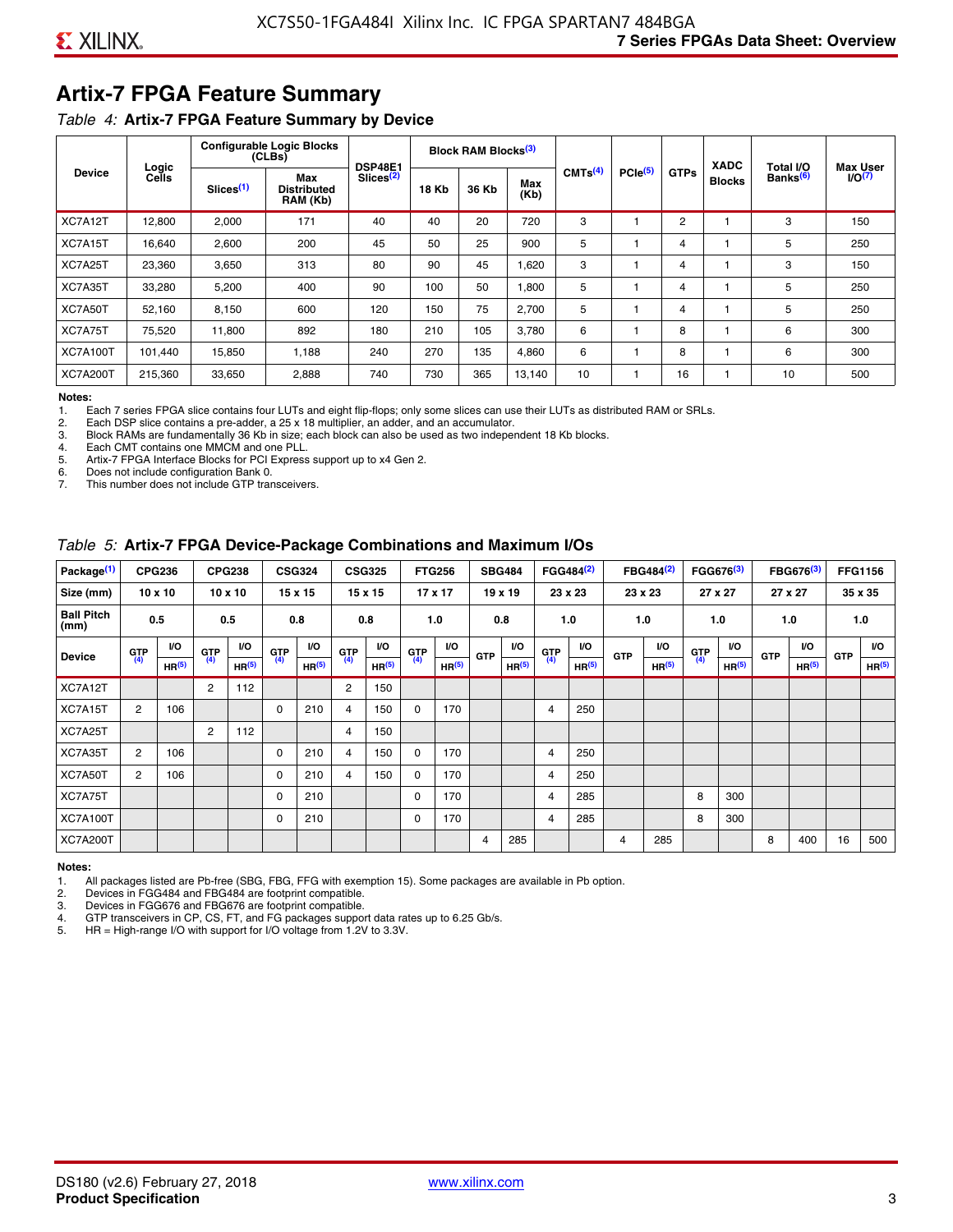### **Kintex-7 FPGA Feature Summary**

#### *Table 6:* **Kintex-7 FPGA Feature Summary by Device**

|                 |                |                       | <b>Configurable Logic</b><br><b>Blocks (CLBs)</b> | <b>DSP</b>            |              | <b>Block RAM Blocks</b> <sup>(3)</sup> |          |                     |              |             | <b>XADC</b>   | Total I/O            | Max                 |
|-----------------|----------------|-----------------------|---------------------------------------------------|-----------------------|--------------|----------------------------------------|----------|---------------------|--------------|-------------|---------------|----------------------|---------------------|
| <b>Device</b>   | Logic<br>Cells | Slices <sup>(1)</sup> | Max<br><b>Distributed</b><br>RAM (Kb)             | Slices <sup>(2)</sup> | <b>18 Kb</b> | 36 Kb                                  | Max (Kb) | CMTS <sup>(4)</sup> | $PCle^{(5)}$ | <b>GTXs</b> | <b>Blocks</b> | Banks <sup>(6)</sup> | User<br>$U$ O $(7)$ |
| XC7K70T         | 65,600         | 10,250                | 838                                               | 240                   | 270          | 135                                    | 4,860    | 6                   |              | 8           |               | 6                    | 300                 |
| <b>XC7K160T</b> | 162,240        | 25,350                | 2,188                                             | 600                   | 650          | 325                                    | 11,700   | 8                   |              | 8           |               | 8                    | 400                 |
| <b>XC7K325T</b> | 326.080        | 50.950                | 4,000                                             | 840                   | 890          | 445                                    | 16,020   | 10                  |              | 16          |               | 10                   | 500                 |
| <b>XC7K355T</b> | 356.160        | 55,650                | 5,088                                             | 1,440                 | 1.430        | 715                                    | 25,740   | 6                   |              | 24          |               | 6                    | 300                 |
| <b>XC7K410T</b> | 406,720        | 63,550                | 5,663                                             | 1,540                 | 1,590        | 795                                    | 28,620   | 10                  |              | 16          |               | 10                   | 500                 |
| <b>XC7K420T</b> | 416,960        | 65,150                | 5,938                                             | 1,680                 | 1,670        | 835                                    | 30,060   | 8                   |              | 32          |               | 8                    | 400                 |
| <b>XC7K480T</b> | 477.760        | 74,650                | 6,788                                             | 1,920                 | 1,910        | 955                                    | 34,380   | 8                   |              | 32          |               | 8                    | 400                 |

#### **Notes:**

1. Each 7 series FPGA slice contains four LUTs and eight flip-flops; only some slices can use their LUTs as distributed RAM or SRLs.<br>2. Each DSP slice contains a pre-adder, a 25 x 18 multiplier, an adder, and an accumulato

Each DSP slice contains a pre-adder, a 25 x 18 multiplier, an adder, and an accumulator.

3. Block RAMs are fundamentally 36 Kb in size; each block can also be used as two independent 18 Kb blocks.

4. Each CMT contains one MMCM and one PLL.

5. Kintex-7 FPGA Interface Blocks for PCI Express support up to x8 Gen 2.

6. Does not include configuration Bank 0.

7. This number does not include GTX transceivers.

#### *Table 7:* **Kintex-7 FPGA Device-Package Combinations and Maximum I/Os**

| Package <sup>(1)</sup>    |            | <b>FBG484</b>     |                   |            | FBG676 <sup>(2)</sup> |                   |            | FFG676 <sup>(2)</sup> |                   |            | FBG900 <sup>(3)</sup> |                   |            | FFG900 <sup>(3)</sup> |                   |            | <b>FFG901</b>     |                   |            | <b>FFG1156</b>    |                   |
|---------------------------|------------|-------------------|-------------------|------------|-----------------------|-------------------|------------|-----------------------|-------------------|------------|-----------------------|-------------------|------------|-----------------------|-------------------|------------|-------------------|-------------------|------------|-------------------|-------------------|
| Size (mm)                 |            | 23 x 23           |                   |            | 27 x 27               |                   |            | 27 x 27               |                   |            | 31 x 31               |                   |            | 31 x 31               |                   |            | 31 x 31           |                   |            | 35 x 35           |                   |
| <b>Ball Pitch</b><br>(mm) |            | 1.0               |                   |            | 1.0                   |                   |            | 1.0                   |                   |            | 1.0                   |                   |            | 1.0                   |                   |            | 1.0               |                   |            | 1.0               |                   |
| <b>Device</b>             | <b>GTX</b> |                   | VO.               | <b>GTX</b> | <b>VO</b>             |                   | <b>GTX</b> |                       | <b>VO</b>         | <b>GTX</b> |                       | <b>VO</b>         | <b>GTX</b> | <b>VO</b>             |                   | <b>GTX</b> |                   | VO                | <b>GTX</b> | <b>VO</b>         |                   |
|                           | (4)        | HR <sup>(5)</sup> | HP <sup>(6)</sup> | (4)        | HR <sup>(5)</sup>     | HP <sup>(6)</sup> |            | HR <sup>(5)</sup>     | HP <sup>(6)</sup> | (4)        | HR <sup>(5)</sup>     | HP <sup>(6)</sup> |            | HR <sup>(5)</sup>     | HP <sup>(6)</sup> |            | HR <sup>(5)</sup> | HP <sup>(6)</sup> |            | HR <sup>(5)</sup> | HP <sup>(6)</sup> |
| XC7K70T                   | 4          | 185               | 100               | 8          | 200                   | 100               |            |                       |                   |            |                       |                   |            |                       |                   |            |                   |                   |            |                   |                   |
| <b>XC7K160T</b>           | 4          | 185               | 100               | 8          | 250                   | 150               | 8          | 250                   | 150               |            |                       |                   |            |                       |                   |            |                   |                   |            |                   |                   |
| <b>XC7K325T</b>           |            |                   |                   | 8          | 250                   | 150               | 8          | 250                   | 150               | 16         | 350                   | 150               | 16         | 350                   | 150               |            |                   |                   |            |                   |                   |
| <b>XC7K355T</b>           |            |                   |                   |            |                       |                   |            |                       |                   |            |                       |                   |            |                       |                   | 24         | 300               | 0                 |            |                   |                   |
| <b>XC7K410T</b>           |            |                   |                   | 8          | 250                   | 150               | 8          | 250                   | 150               | 16         | 350                   | 150               | 16         | 350                   | 150               |            |                   |                   |            |                   |                   |
| <b>XC7K420T</b>           |            |                   |                   |            |                       |                   |            |                       |                   |            |                       |                   |            |                       |                   | 28         | 380               | $\Omega$          | 32         | 400               | $\Omega$          |
| <b>XC7K480T</b>           |            |                   |                   |            |                       |                   |            |                       |                   |            |                       |                   |            |                       |                   | 28         | 380               | 0                 | 32         | 400               | $\Omega$          |

#### **Notes:**

1. All packages listed are Pb-free (FBG, FFG with exemption 15). Some packages are available in Pb option.

2. Devices in FBG676 and FFG676 are footprint compatible.

3. Devices in FBG900 and FFG900 are footprint compatible. 4. GTX transceivers in FB packages support the following maximum data rates: 10.3Gb/s in FBG484; 6.6Gb/s in FBG676 and FBG900. Refer to *Kintex-7 FPGAs Data Sheet: DC and AC Switching Characteristics* [\(DS182](https://www.xilinx.com/support/documentation/data_sheets/ds182_Kintex_7_Data_Sheet.pdf)) for details.

5. HR = High-range I/O with support for I/O voltage from 1.2V to 3.3V.

6. HP = High-performance I/O with support for I/O voltage from 1.2V to 1.8V.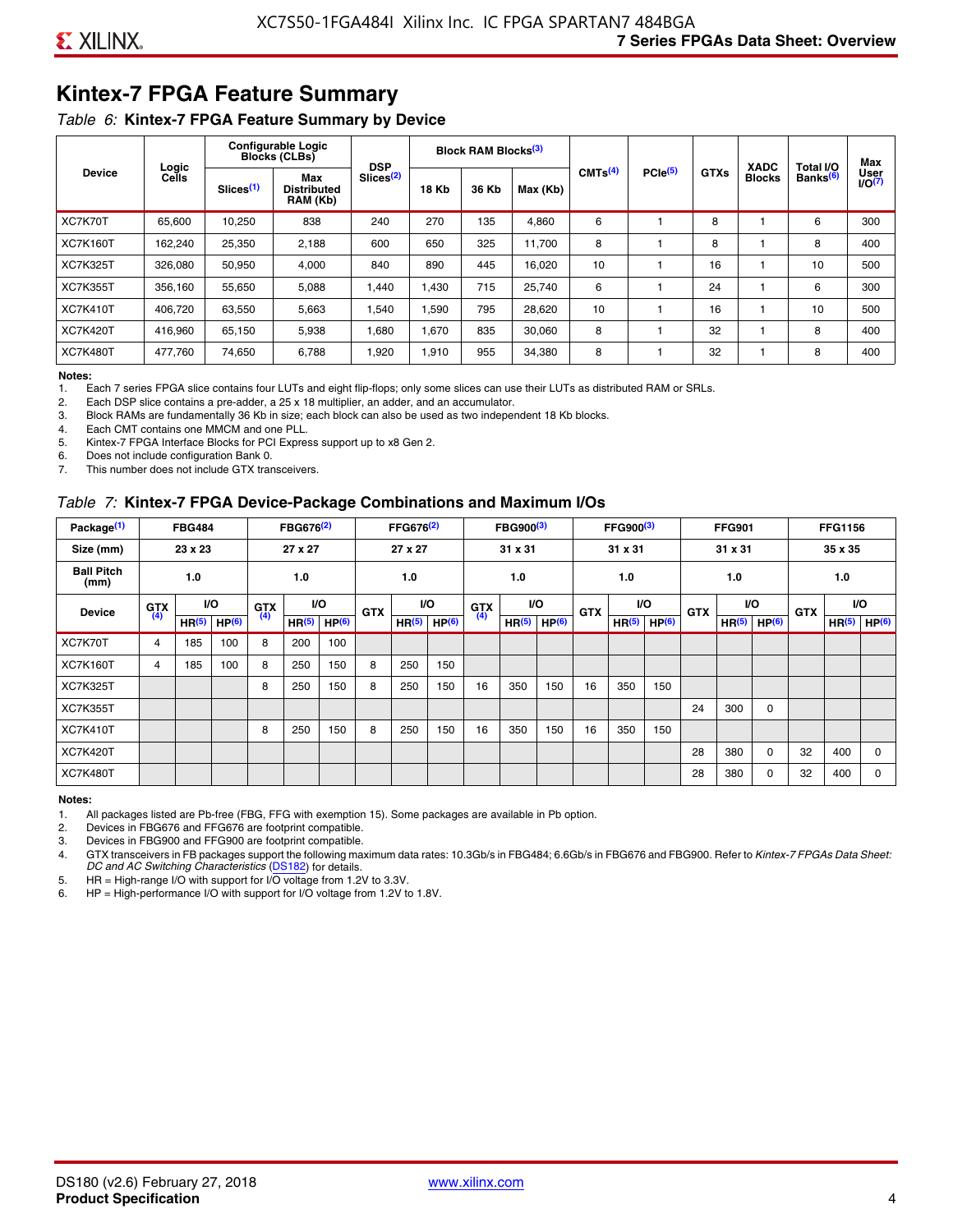### **Virtex-7 FPGA Feature Summary**

#### *Table 8:* **Virtex-7 FPGA Feature Summary**

|                       |                |                       | <b>Configurable Logic</b><br><b>Blocks (CLBs)</b> | <b>DSP</b>            |       | <b>Block RAM Blocks<sup>(4)</sup></b> |             | <b>CMTs</b> | <b>PCIe</b>    |            |            |            | <b>XADC</b>   | Total I/O            | Max                 |                     |
|-----------------------|----------------|-----------------------|---------------------------------------------------|-----------------------|-------|---------------------------------------|-------------|-------------|----------------|------------|------------|------------|---------------|----------------------|---------------------|---------------------|
| Device <sup>(1)</sup> | Logic<br>Cells | Slices <sup>(2)</sup> | Max<br><b>Distributed</b><br>RAM (Kb)             | Slices <sup>(3)</sup> | 18 Kb | 36 Kb                                 | Max<br>(Kb) | (5)         | (6)            | <b>GTX</b> | <b>GTH</b> | <b>GTZ</b> | <b>Blocks</b> | Banks <sup>(7)</sup> | User<br>$1/O^{(8)}$ | SLRs <sup>(9)</sup> |
| <b>XC7V585T</b>       | 582,720        | 91,050                | 6,938                                             | .260                  | 1,590 | 795                                   | 28,620      | 18          | 3              | 36         | $\Omega$   | $\Omega$   |               | 17                   | 850                 | N/A                 |
| XC7V2000T             | 1,954,560      | 305,400               | 21,550                                            | 2,160                 | 2,584 | ,292                                  | 46,512      | 24          | 4              | 36         | $\Omega$   | 0          |               | 24                   | 1,200               | 4                   |
| XC7VX330T             | 326,400        | 51,000                | 4,388                                             | 1,120                 | 1,500 | 750                                   | 27,000      | 14          | $\overline{2}$ | $\Omega$   | 28         | 0          |               | 14                   | 700                 | N/A                 |
| XC7VX415T             | 412,160        | 64,400                | 6,525                                             | 2,160                 | 1,760 | 880                                   | 31,680      | 12          | 2              | $\Omega$   | 48         | $\Omega$   |               | 12                   | 600                 | N/A                 |
| XC7VX485T             | 485,760        | 75,900                | 8,175                                             | 2,800                 | 2,060 | 1,030                                 | 37,080      | 14          | 4              | 56         | $\Omega$   | $\Omega$   |               | 14                   | 700                 | N/A                 |
| XC7VX550T             | 554,240        | 86,600                | 8,725                                             | 2,880                 | 2,360 | 1,180                                 | 42,480      | 20          | $\overline{2}$ | $\Omega$   | 80         | $\Omega$   |               | 16                   | 600                 | N/A                 |
| XC7VX690T             | 693,120        | 108,300               | 10,888                                            | 3,600                 | 2,940 | 1,470                                 | 52,920      | 20          | 3              | $\Omega$   | 80         | $\Omega$   |               | 20                   | 1,000               | N/A                 |
| XC7VX980T             | 979,200        | 153,000               | 13,838                                            | 3,600                 | 3,000 | <b>.500</b>                           | 54,000      | 18          | 3              | $\Omega$   | 72         | $\Omega$   |               | 18                   | 900                 | N/A                 |
| <b>XC7VX1140T</b>     | 1,139,200      | 178,000               | 17,700                                            | 3,360                 | 3,760 | .880                                  | 67,680      | 24          | 4              | $\Omega$   | 96         | $\Omega$   |               | 22                   | 1,100               | 4                   |
| XC7VH580T             | 580,480        | 90,700                | 8,850                                             | 0.680                 | 1,880 | 940                                   | 33,840      | 12          | $\overline{c}$ | $\Omega$   | 48         | 8          |               | 12                   | 600                 | $\overline{2}$      |
| XC7VH870T             | 876,160        | 136,900               | 13,275                                            | 2,520                 | 2,820 | 1,410                                 | 50,760      | 18          | 3              | $\Omega$   | 72         | 16         |               | 6                    | 300                 | 3                   |

#### **Notes:**

1. EasyPath™-7 FPGAs are also available to provide a fast, simple, and risk-free solution for cost reducing Virtex-7 T and Virtex-7 XT FPGA designs

2. Each 7 series FPGA slice contains four LUTs and eight flip-flops; only some slices can use their LUTs as distributed RAM or SRLs.

Each DSP slice contains a pre-adder, a 25 x 18 multiplier, an adder, and an accumulator.

4. Block RAMs are fundamentally 36 Kb in size; each block can also be used as two independent 18 Kb blocks.

5. Each CMT contains one MMCM and one PLL.

6. Virtex-7 T FPGA Interface Blocks for PCI Express support up to x8 Gen 2. Virtex-7 XT and Virtex-7 HT Interface Blocks for PCI Express support up to x8 Gen 3, with the exception of the XC7VX485T device, which supports x8 Gen 2.

7. Does not include configuration Bank 0.

8. This number does not include GTX, GTH, or GTZ transceivers.

9. Super logic regions (SLRs) are the constituent parts of FPGAs that use SSI technology. Virtex-7 HT devices use SSI technology to connect SLRs with 28.05 Gb/s transceivers.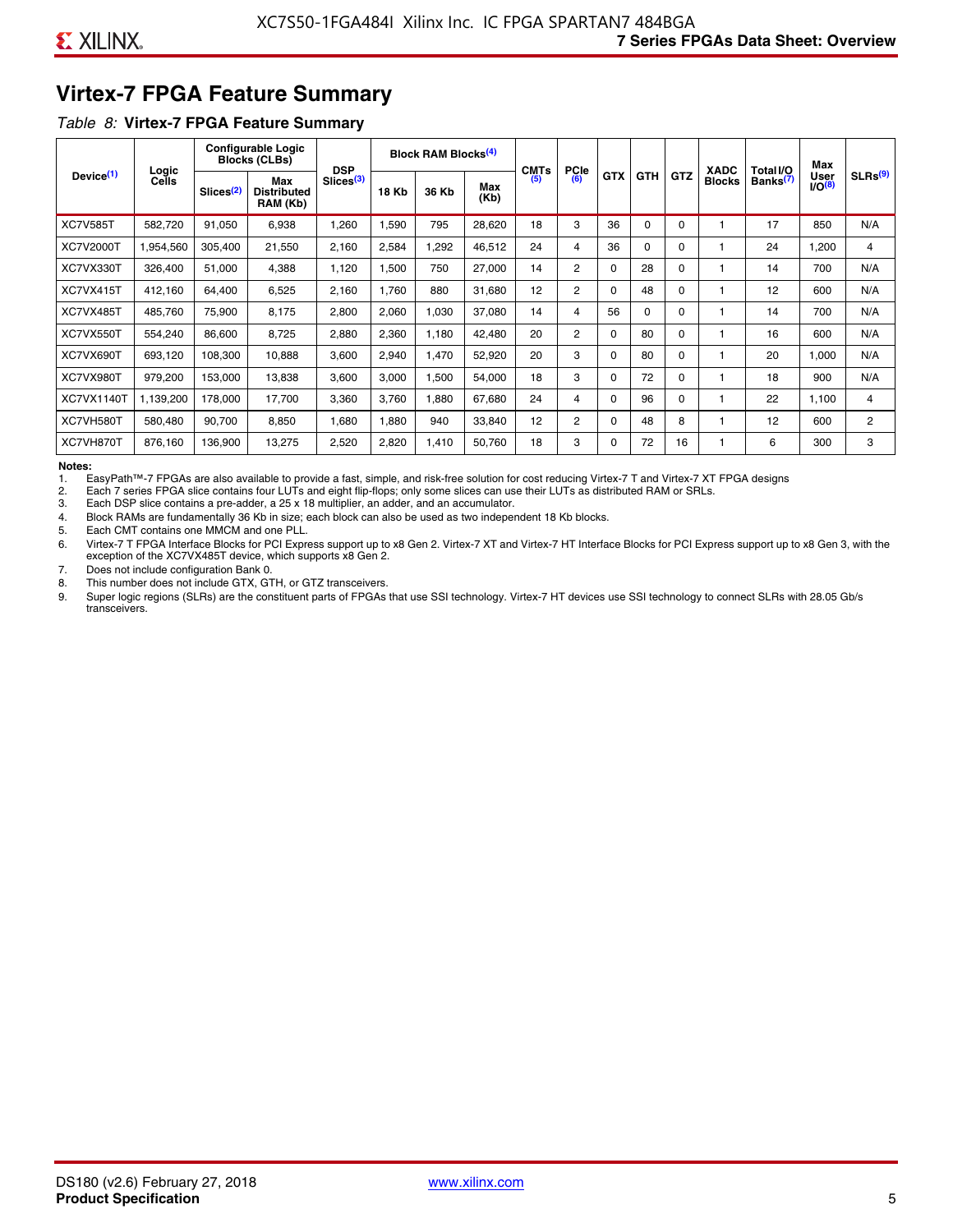#### *Table 9:* **Virtex-7 FPGA Device-Package Combinations and Maximum I/Os**

| Package <sup>(1)</sup> |            | <b>FFG1157</b> |                   |                   |            |            | FFG1761 <sup>(2)</sup> |                   |            |             | FHG1761 <sup>(2)</sup> |                   |            | <b>FLG1925</b>    |                   |
|------------------------|------------|----------------|-------------------|-------------------|------------|------------|------------------------|-------------------|------------|-------------|------------------------|-------------------|------------|-------------------|-------------------|
| Size (mm)              |            |                | 35 x 35           |                   |            |            | 42.5 x 42.5            |                   |            |             | 45 x 45                |                   |            | 45 x 45           |                   |
| <b>Ball Pitch</b>      |            |                | 1.0               |                   |            |            | 1.0                    |                   |            |             | 1.0                    |                   |            | 1.0               |                   |
| <b>Device</b>          | <b>GTX</b> | <b>GTH</b>     |                   | <b>VO</b>         | <b>GTX</b> | <b>GTH</b> |                        | I/O               | <b>GTX</b> | <b>GTH</b>  | VO.                    |                   | <b>GTX</b> |                   | VO.               |
|                        |            |                | HR <sup>(3)</sup> | HP <sup>(4)</sup> |            |            | HR <sup>(3)</sup>      | HP <sup>(4)</sup> |            |             | HR <sup>(3)</sup>      | HP <sup>(4)</sup> |            | HR <sup>(3)</sup> | HP <sup>(4)</sup> |
| <b>XC7V585T</b>        | 20         | 0              | 0                 | 600               | 36         | 0          | 100                    | 750               |            |             |                        |                   |            |                   |                   |
| XC7V2000T              |            |                |                   |                   |            |            |                        |                   | 36         | $\mathbf 0$ | 0                      | 850               | 16         | 0                 | 1,200             |
| XC7VX330T              | $\Omega$   | 20             | $\Omega$          | 600               | $\Omega$   | 28         | 50                     | 650               |            |             |                        |                   |            |                   |                   |
| XC7VX415T              | $\Omega$   | 20             | $\Omega$          | 600               |            |            |                        |                   |            |             |                        |                   |            |                   |                   |
| XC7VX485T              | 20         | 0              | 0                 | 600               | 28         | 0          | 0                      | 700               |            |             |                        |                   |            |                   |                   |
| XC7VX550T              |            |                |                   |                   |            |            |                        |                   |            |             |                        |                   |            |                   |                   |
| XC7VX690T              | $\Omega$   | 20             | $\Omega$          | 600               | $\Omega$   | 36         | $\Omega$               | 850               |            |             |                        |                   |            |                   |                   |
| XC7VX980T              |            |                |                   |                   |            |            |                        |                   |            |             |                        |                   |            |                   |                   |
| XC7VX1140T             |            |                |                   |                   |            |            |                        |                   |            |             |                        |                   |            |                   |                   |

#### **Notes:**

1. All packages listed are Pb-free (FFG, FHG, FLG with exemption 15). Some packages are available in Pb option.

2. Devices in FFG1761 and FHG1761 are footprint compatible.<br>3. HR = High-range I/O with support for I/O voltage from 1.2V to

HR = High-range I/O with support for I/O voltage from 1.2V to 3.3V.

4. HP = High-performance I/O with support for I/O voltage from 1.2V to 1.8V.

#### *Table 10:* **Virtex-7 FPGA Device-Package Combinations and Maximum I/Os - Continued**

| Package <sup>(1)</sup> |          | <b>FFG1158</b> |                  |            | FFG1926 <sup>(2)</sup> |                  |            | FLG1926 <sup>(2)</sup> |                  |    | <b>FFG1927</b> |                  |            | FFG1928 <sup>(3)</sup> |                  |            | FLG1928 <sup>(3)</sup> |                  |            | FFG1930 <sup>(4)</sup> |                  |            | $FLG1930^{(4)}$ |                  |
|------------------------|----------|----------------|------------------|------------|------------------------|------------------|------------|------------------------|------------------|----|----------------|------------------|------------|------------------------|------------------|------------|------------------------|------------------|------------|------------------------|------------------|------------|-----------------|------------------|
| Size (mm)              |          | 35 x 35        |                  |            | 45 x 45                |                  |            | 45 x 45                |                  |    | 45 x 45        |                  |            | 45 x 45                |                  |            | 45 x 45                |                  |            | 45 x 45                |                  |            | 45 x 45         |                  |
| <b>Ball Pitch</b>      |          | 1.0            |                  |            | 1.0                    |                  |            | 1.0                    |                  |    | 1.0            |                  |            | 1.0                    |                  |            | 1.0                    |                  |            | 1.0                    |                  |            | 1.0             |                  |
|                        |          |                | <b>VO</b>        |            |                        | <b>VO</b>        |            |                        | VO.              |    |                | <b>VO</b>        |            |                        | <b>VO</b>        |            |                        | <b>VO</b>        |            |                        | <b>VO</b>        |            |                 | VO.              |
| <b>Device</b>          |          | <b>GTX GTH</b> | <b>HP</b><br>(5) | <b>GTX</b> | <b>GTH</b>             | <b>HP</b><br>(5) | <b>GTX</b> | <b>GTH</b>             | <b>HP</b><br>(5) |    | <b>GTX GTH</b> | <b>HP</b><br>(5) | <b>GTX</b> | <b>GTH</b>             | <b>HP</b><br>(5) | <b>GTX</b> | <b>GTH</b>             | <b>HP</b><br>(5) | <b>GTX</b> | GTH                    | <b>HP</b><br>(5) | <b>GTX</b> | GTH             | <b>HP</b><br>(5) |
| <b>XC7V585T</b>        |          |                |                  |            |                        |                  |            |                        |                  |    |                |                  |            |                        |                  |            |                        |                  |            |                        |                  |            |                 |                  |
| XC7V2000T              |          |                |                  |            |                        |                  |            |                        |                  |    |                |                  |            |                        |                  |            |                        |                  |            |                        |                  |            |                 |                  |
| XC7VX330T              |          |                |                  |            |                        |                  |            |                        |                  |    |                |                  |            |                        |                  |            |                        |                  |            |                        |                  |            |                 |                  |
| XC7VX415T              | $\Omega$ | 48             | 350              |            |                        |                  |            |                        |                  | 0  | 48             | 600              |            |                        |                  |            |                        |                  |            |                        |                  |            |                 |                  |
| XC7VX485T              | 48       | 0              | 350              |            |                        |                  |            |                        |                  | 56 | 0              | 600              |            |                        |                  |            |                        |                  | 24         | 0                      | 700              |            |                 |                  |
| XC7VX550T              | 0        | 48             | 350              |            |                        |                  |            |                        |                  | 0  | 80             | 600              |            |                        |                  |            |                        |                  |            |                        |                  |            |                 |                  |
| XC7VX690T              | $\Omega$ | 48             | 350              | $\Omega$   | 64                     | 720              |            |                        |                  | 0  | 80             | 600              |            |                        |                  |            |                        |                  | 0          | 24                     | 1,000            |            |                 |                  |
| XC7VX980T              |          |                |                  | $\Omega$   | 64                     | 720              |            |                        |                  |    |                |                  | $\Omega$   | 72                     | 480              |            |                        |                  | 0          | 24                     | 900              |            |                 |                  |
| XC7VX1140T             |          |                |                  |            |                        |                  | $\Omega$   | 64                     | 720              |    |                |                  |            |                        |                  | $\Omega$   | 96                     | 480              |            |                        |                  | 0          | 24              | 1,100            |

**Notes:** 

1. All packages listed are Pb-free (FFG, FLG with exemption 15). Some packages are available in Pb option.<br>2. Devices in FFG1926 and FLG1926 are footprint compatible.

2. Devices in FFG1926 and FLG1926 are footprint compatible.

3. Devices in FFG1928 and FLG1928 are footprint compatible.

4. Devices in FFG1930 and FLG1930 are footprint compatible.<br>5. HP = High-performance I/O with support for I/O voltage from HP = High-performance I/O with support for I/O voltage from 1.2V to 1.8V.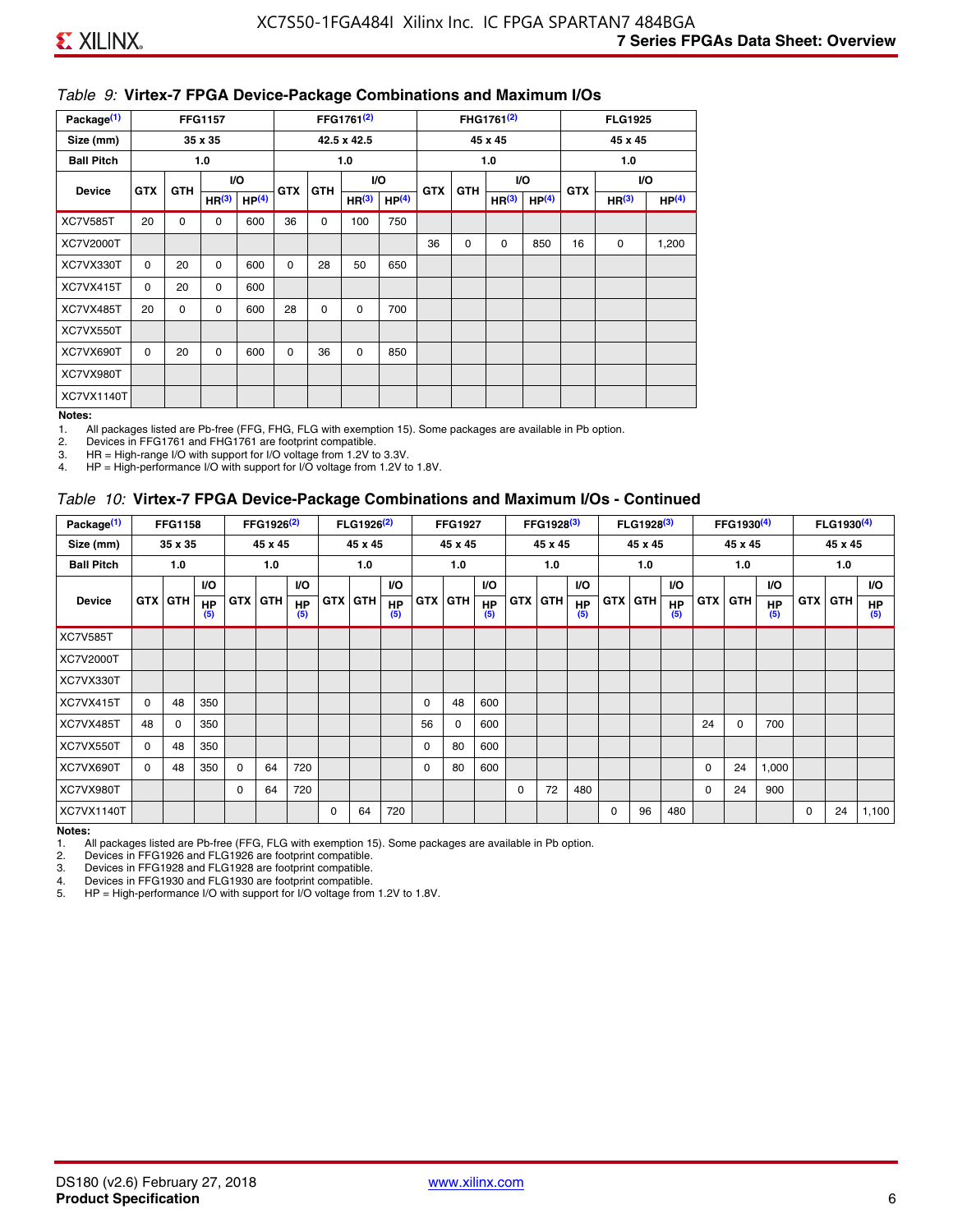#### *Table 11:* **Virtex-7 HT FPGA Device-Package Combinations and Maximum I/Os**

| Package <sup>(1)</sup> |            | <b>FLG1155</b> |            |            | <b>FLG1931</b> |            |            | <b>FLG1932</b> |       |
|------------------------|------------|----------------|------------|------------|----------------|------------|------------|----------------|-------|
| Size (mm)              |            | 35 x 35        |            |            | 45 x 45        |            |            | 45 x 45        |       |
| <b>Ball Pitch</b>      |            | 1.0<br>1.0     |            |            |                |            |            | 1.0            |       |
|                        |            | <b>GTZ</b>     | VO.<br>VO. |            |                | <b>GTZ</b> | VO.        |                |       |
| <b>Device</b>          | <b>GTH</b> |                | HP(2)      | <b>GTH</b> | <b>GTZ</b>     | HP(2)      | <b>GTH</b> |                | HP(2) |
| XC7VH580T              | 24         | 8              | 400        | 48         | 8              | 600        |            |                |       |
| XC7VH870T              |            |                |            |            |                |            | 72         | 16             | 300   |

#### **Notes:**

1. All packages listed are Pb-free with exemption 15. Some packages are available in Pb option.

2. HP = High-performance I/O with support for I/O voltage from 1.2V to 1.8V.

### **Stacked Silicon Interconnect (SSI) Technology**

There are many challenges associated with creating high capacity FPGAs that Xilinx addresses with the SSI technology. SSI technology enables multiple super logic regions (SLRs) to be combined on a passive interposer layer, using proven manufacturing and assembly techniques from industry leaders, to create a single FPGA with more than ten thousand inter-SLR connections, providing ultra-high bandwidth connectivity with low latency and low power consumption. There are two types of SLRs used in Virtex-7 FPGAs: a logic intensive SLR used in the Virtex-7 T devices and a DSP/block RAM/transceiver-rich SLR used in the Virtex-7 XT and HT devices. SSI technology enables the production of higher capability FPGAs than traditional manufacturing methods, enabling the highest capacity and highest performance FPGAs ever created to reach production more quickly and with less risk than would otherwise be possible. Thousands of super long line (SLL) routing resources and ultra-high performance clock lines that cross between the SLRs ensure that designs span seamlessly across these high-density programmable logic devices.

### **CLBs, Slices, and LUTs**

Some key features of the CLB architecture include:

- Real 6-input look-up tables (LUTs)
- Memory capability within the LUT
- Register and shift register functionality

The LUTs in 7 series FPGAs can be configured as either one 6-input LUT (64-bit ROMs) with one output, or as two 5-input LUTs (32-bit ROMs) with separate outputs but common addresses or logic inputs. Each LUT output can optionally be registered in a flip-flop. Four such LUTs and their eight flip-flops as well as multiplexers and arithmetic carry logic form a slice, and two slices form a configurable logic block (CLB). Four of the eight flip-flops per slice (one per LUT) can optionally be configured as latches.

Between 25–50% of all slices can also use their LUTs as distributed 64-bit RAM or as 32-bit shift registers (SRL32) or as two SRL16s. Modern synthesis tools take advantage of these highly efficient logic, arithmetic, and memory features.

### **Clock Management**

Some of the key highlights of the clock management architecture include:

- High-speed buffers and routing for low-skew clock distribution
- Frequency synthesis and phase shifting
- Low-jitter clock generation and jitter filtering

Each 7 series FPGA has up to 24 clock management tiles (CMTs), each consisting of one mixed-mode clock manager (MMCM) and one phase-locked loop (PLL).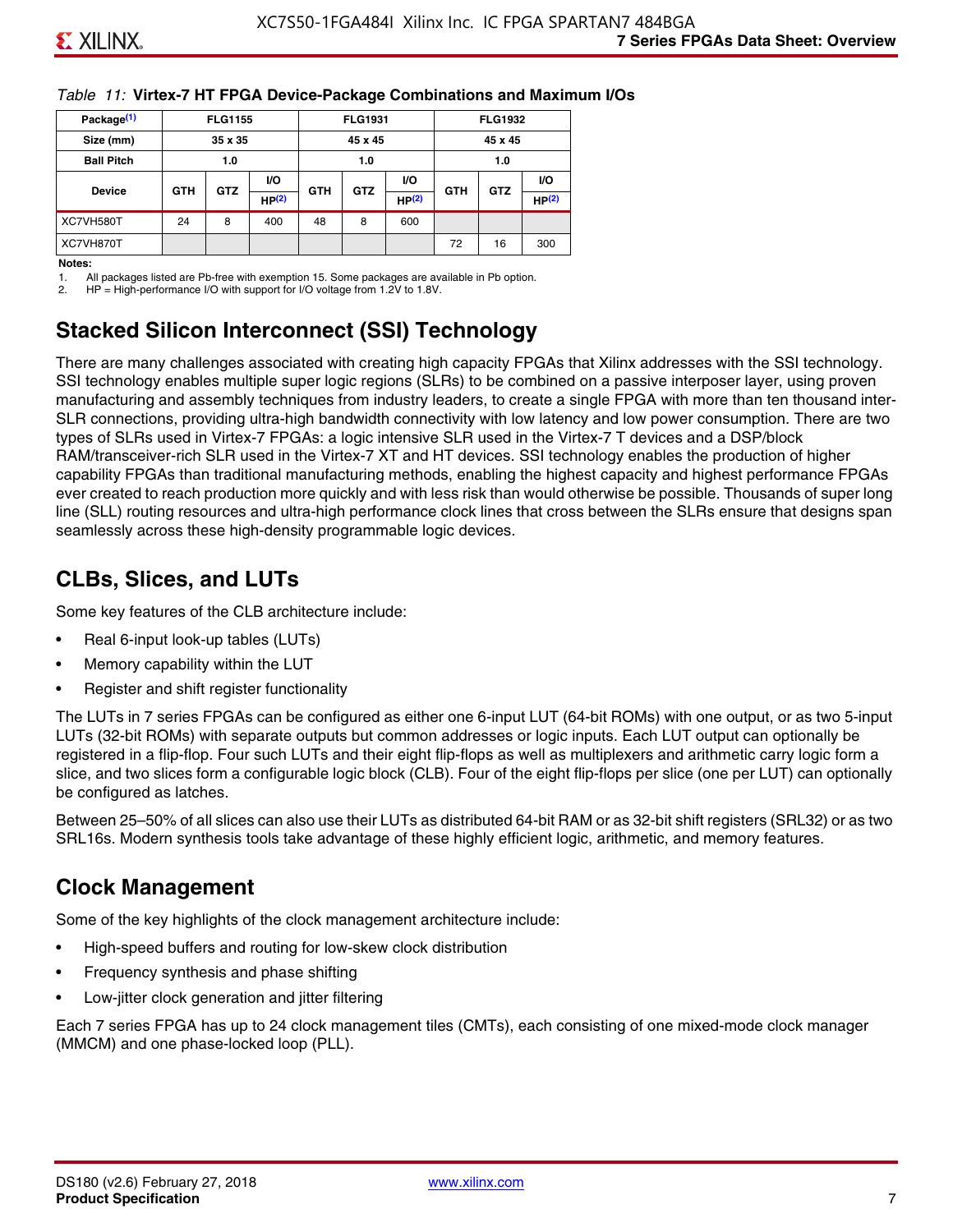### **Mixed-Mode Clock Manager and Phase-Locked Loop**

The MMCM and PLL share many characteristics. Both can serve as a frequency synthesizer for a wide range of frequencies and as a jitter filter for incoming clocks. At the center of both components is a voltage-controlled oscillator (VCO), which speeds up and slows down depending on the input voltage it receives from the phase frequency detector (PFD).

There are three sets of programmable frequency dividers: D, M, and O. The pre-divider D (programmable by configuration and afterwards via DRP) reduces the input frequency and feeds one input of the traditional PLL phase/frequency comparator. The feedback divider M (programmable by configuration and afterwards via DRP) acts as a multiplier because it divides the VCO output frequency before feeding the other input of the phase comparator. D and M must be chosen appropriately to keep the VCO within its specified frequency range. The VCO has eight equally-spaced output phases  $(0^\circ, 45^\circ, 90^\circ, 135^\circ, 180^\circ, 225^\circ, 270^\circ,$  and  $315^\circ$ ). Each can be selected to drive one of the output dividers (six for the PLL, O0 to O5, and seven for the MMCM, O0 to O6), each programmable by configuration to divide by any integer from 1 to 128.

The MMCM and PLL have three input-jitter filter options: low bandwidth, high bandwidth, or optimized mode. Low-bandwidth mode has the best jitter attenuation but not the smallest phase offset. High-bandwidth mode has the best phase offset, but not the best jitter attenuation. Optimized mode allows the tools to find the best setting.

### **MMCM Additional Programmable Features**

The MMCM can have a fractional counter in either the feedback path (acting as a multiplier) or in one output path. Fractional counters allow non-integer increments of  $1/8$  and can thus increase frequency synthesis capabilities by a factor of 8.

The MMCM can also provide fixed or dynamic phase shift in small increments that depend on the VCO frequency. At 1600 MHz, the phase-shift timing increment is 11.2 ps.

### **Clock Distribution**

Each 7 series FPGA provides six different types of clock lines (BUFG, BUFR, BUFIO, BUFH, BUFMR, and the highperformance clock) to address the different clocking requirements of high fanout, short propagation delay, and extremely low skew.

#### **Global Clock Lines**

In each 7 series FPGA (except XC7S6 and XC7S15), 32 global clock lines have the highest fanout and can reach every flipflop clock, clock enable, and set/reset, as well as many logic inputs. There are 12 global clock lines within any clock region driven by the horizontal clock buffers (BUFH). Each BUFH can be independently enabled/disabled, allowing for clocks to be turned off within a region, thereby offering fine-grain control over which clock regions consume power. Global clock lines can be driven by global clock buffers, which can also perform glitchless clock multiplexing and clock enable functions. Global clocks are often driven from the CMT, which can completely eliminate the basic clock distribution delay.

#### **Regional Clocks**

Regional clocks can drive all clock destinations in their region. A region is defined as an area that is 50 I/O and 50 CLB high and half the chip wide. 7 series FPGAs have between two and twenty-four regions. There are four regional clock tracks in every region. Each regional clock buffer can be driven from any of four clock-capable input pins, and its frequency can optionally be divided by any integer from 1 to 8.

#### **I/O Clocks**

I/O clocks are especially fast and serve only I/O logic and serializer/deserializer (SerDes) circuits, as described in the I/O Logic section. The 7 series devices have a direct connection from the MMCM to the I/O for low-jitter, high-performance interfaces.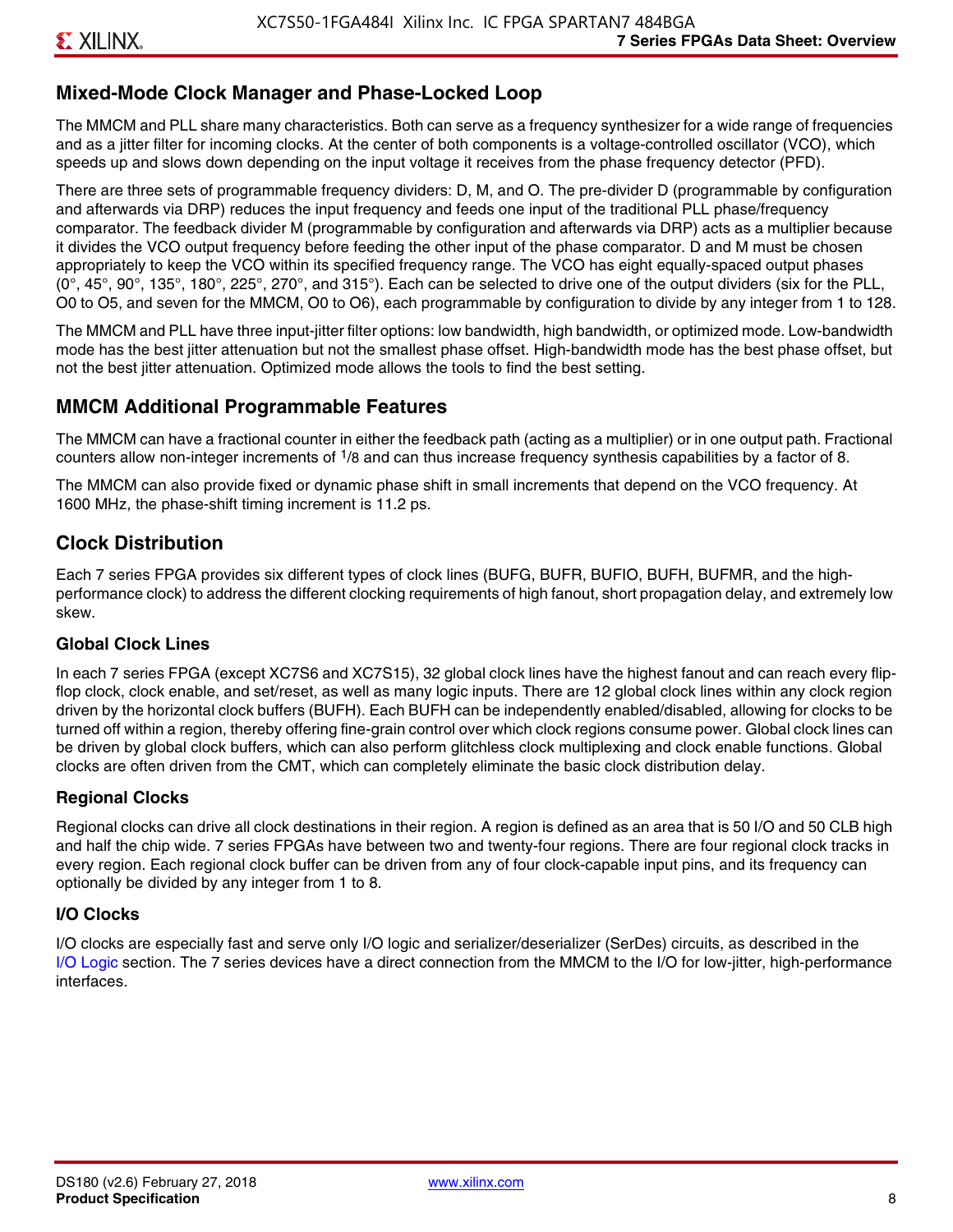### **Block RAM**

Some of the key features of the block RAM include:

- Dual-port 36 Kb block RAM with port widths of up to 72
- Programmable FIFO logic
- Built-in optional error correction circuitry

Every 7 series FPGA has between 5 and 1,880 dual-port block RAMs, each storing 36 Kb. Each block RAM has two completely independent ports that share nothing but the stored data.

### **Synchronous Operation**

Each memory access, read or write, is controlled by the clock. All inputs, data, address, clock enables, and write enables are registered. Nothing happens without a clock. The input address is always clocked, retaining data until the next operation. An optional output data pipeline register allows higher clock rates at the cost of an extra cycle of latency.

During a write operation, the data output can reflect either the previously stored data, the newly written data, or can remain unchanged.

#### **Programmable Data Width**

Each port can be configured as 32K  $\times$  1, 16K  $\times$  2, 8K  $\times$  4, 4K  $\times$  9 (or 8), 2K  $\times$  18 (or 16), 1K  $\times$  36 (or 32), or 512  $\times$  72 (or 64). The two ports can have different aspect ratios without any constraints.

Each block RAM can be divided into two completely independent 18 Kb block RAMs that can each be configured to any aspect ratio from 16K  $\times$  1 to 512  $\times$  36. Everything described previously for the full 36 Kb block RAM also applies to each of the smaller 18 Kb block RAMs.

Only in simple dual-port (SDP) mode can data widths of greater than 18 bits (18 Kb RAM) or 36 bits (36 Kb RAM) be accessed. In this mode, one port is dedicated to read operation, the other to write operation. In SDP mode, one side (read or write) can be variable, while the other is fixed to 32/36 or 64/72.

Both sides of the dual-port 36 Kb RAM can be of variable width.

Two adjacent 36 Kb block RAMs can be configured as one cascaded 64K × 1 dual-port RAM without any additional logic.

#### **Error Detection and Correction**

Each 64-bit-wide block RAM can generate, store, and utilize eight additional Hamming code bits and perform single-bit error correction and double-bit error detection (ECC) during the read process. The ECC logic can also be used when writing to or reading from external 64- to 72-bit-wide memories.

#### **FIFO Controller**

The built-in FIFO controller for single-clock (synchronous) or dual-clock (asynchronous or multirate) operation increments the internal addresses and provides four handshaking flags: full, empty, almost full, and almost empty. The almost full and almost empty flags are freely programmable. Similar to the block RAM, the FIFO width and depth are programmable, but the write and read ports always have identical width.

First word fall-through mode presents the first-written word on the data output even before the first read operation. After the first word has been read, there is no difference between this mode and the standard mode.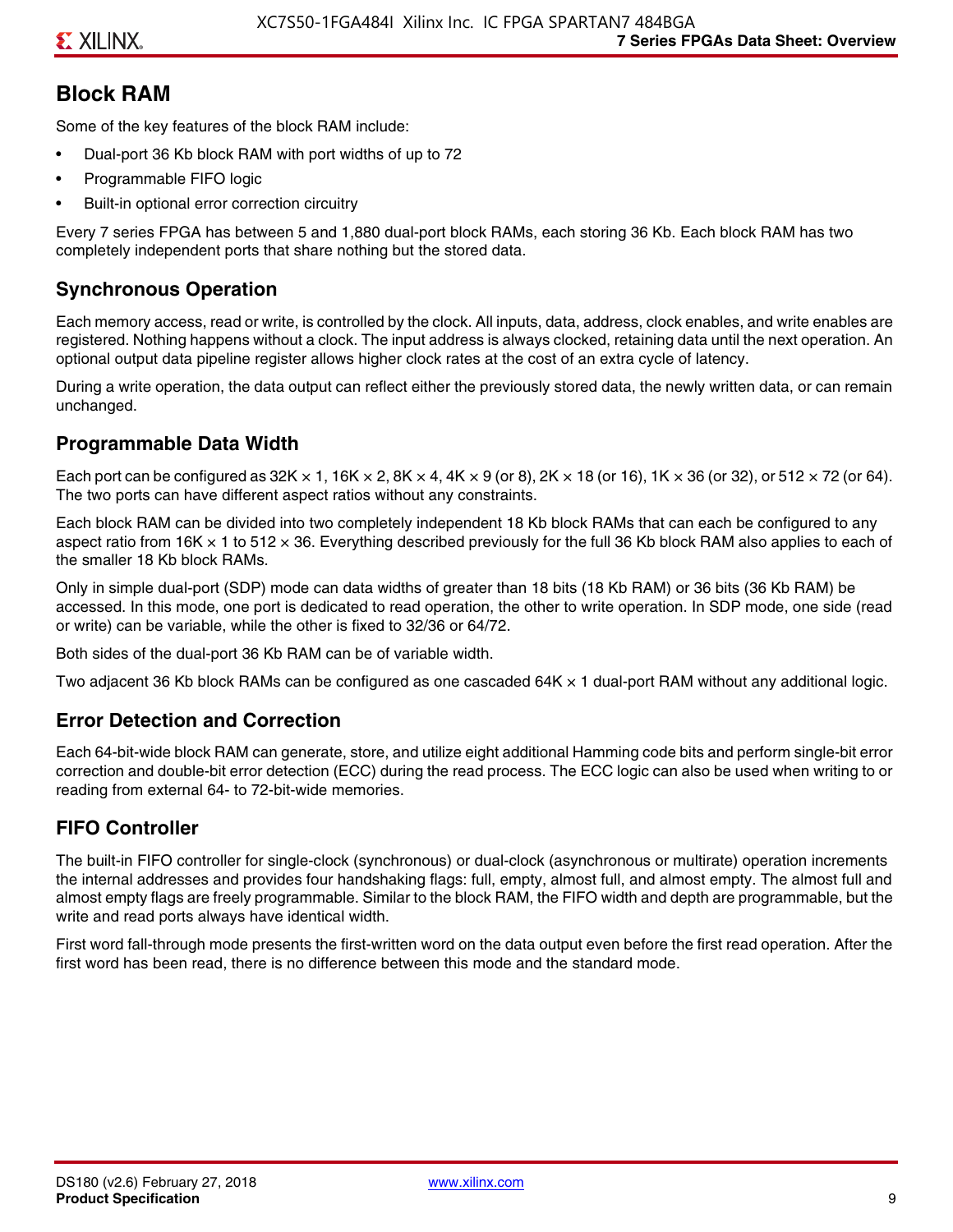### **Digital Signal Processing — DSP Slice**

Some highlights of the DSP functionality include:

- $25 \times 18$  two's complement multiplier/accumulator high-resolution (48 bit) signal processor
- Power saving pre-adder to optimize symmetrical filter applications
- Advanced features: optional pipelining, optional ALU, and dedicated buses for cascading

DSP applications use many binary multipliers and accumulators, best implemented in dedicated DSP slices. All 7 series FPGAs have many dedicated, full custom, low-power DSP slices, combining high speed with small size while retaining system design flexibility.

Each DSP slice fundamentally consists of a dedicated 25 × 18 bit two's complement multiplier and a 48-bit accumulator, both capable of operating up to 741 MHz. The multiplier can be dynamically bypassed, and two 48-bit inputs can feed a single-instruction-multiple-data (SIMD) arithmetic unit (dual 24-bit add/subtract/accumulate or quad 12-bit add/subtract/accumulate), or a logic unit that can generate any one of ten different logic functions of the two operands.

The DSP includes an additional pre-adder, typically used in symmetrical filters. This pre-adder improves performance in densely packed designs and reduces the DSP slice count by up to 50%. The DSP also includes a 48-bit-wide Pattern Detector that can be used for convergent or symmetric rounding. The pattern detector is also capable of implementing 96-bit-wide logic functions when used in conjunction with the logic unit.

The DSP slice provides extensive pipelining and extension capabilities that enhance the speed and efficiency of many applications beyond digital signal processing, such as wide dynamic bus shifters, memory address generators, wide bus multiplexers, and memory-mapped I/O register files. The accumulator can also be used as a synchronous up/down counter.

### **Input/Output**

Some highlights of the input/output functionality include:

- High-performance SelectIO technology with support for 1,866 Mb/s DDR3
- High-frequency decoupling capacitors within the package for enhanced signal integrity
- Digitally Controlled Impedance that can be 3-stated for lowest power, high-speed I/O operation

The number of I/O pins varies depending on device and package size. Each I/O is configurable and can comply with a large number of I/O standards. With the exception of the supply pins and a few dedicated configuration pins, all other package pins have the same I/O capabilities, constrained only by certain banking rules. The I/O in 7 series FPGAs are classed as high range (HR) or high performance (HP). The HR I/Os offer the widest range of voltage support, from 1.2V to 3.3V. The HP I/Os are optimized for highest performance operation, from 1.2V to 1.8V.

HR and HP I/O pins in 7 series FPGAs are organized in banks, with 50 pins per bank. Each bank has one common V<sub>CCO</sub> output supply, which also powers certain input buffers. Some single-ended input buffers require an internally generated or an externally applied reference voltage ( $V_{RFF}$ ). There are two  $V_{RFF}$  pins per bank (except configuration bank 0). A single bank can have only one  $V_{\text{RFF}}$  voltage value.

Xilinx 7 series FPGAs use a variety of package types to suit the needs of the user, including small form factor wire-bond packages for lowest cost; conventional, high performance flip-chip packages; and bare-die flip-chip packages that balance smaller form factor with high performance. In the flip-chip packages, the silicon device is attached to the package substrate using a high-performance flip-chip process. Controlled ESR discrete decoupling capacitors are mounted on the package substrate to optimize signal integrity under simultaneous switching of outputs (SSO) conditions.

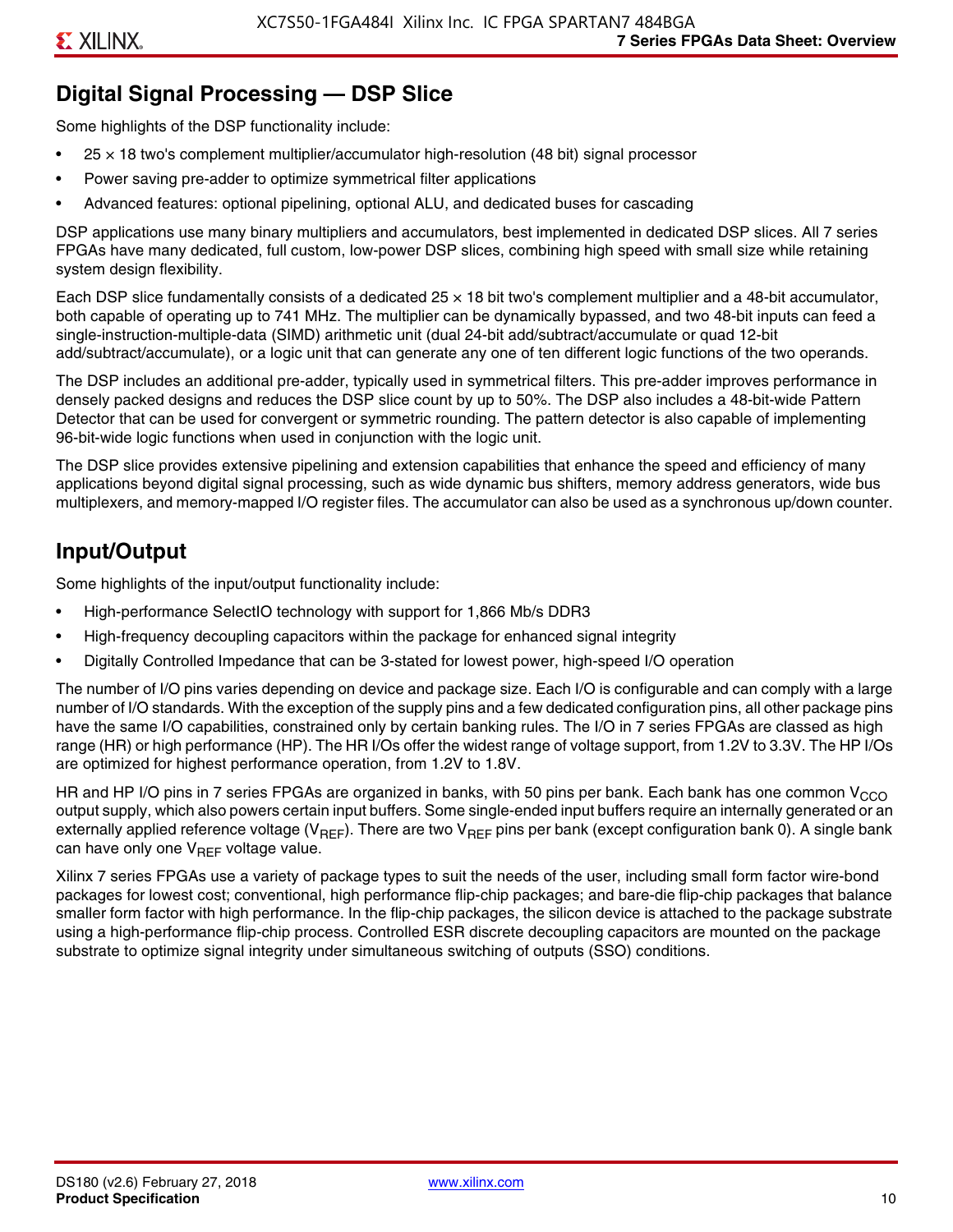### **I/O Electrical Characteristics**

Single-ended outputs use a conventional CMOS push/pull output structure driving High towards V<sub>CCO</sub> or Low towards ground, and can be put into a high-Z state. The system designer can specify the slew rate and the output strength. The input is always active but is usually ignored while the output is active. Each pin can optionally have a weak pull-up or a weak pulldown resistor.

Most signal pin pairs can be configured as differential input pairs or output pairs. Differential input pin pairs can optionally be terminated with a 100Ω internal resistor. All 7 series devices support differential standards beyond LVDS: RSDS, BLVDS, differential SSTL, and differential HSTL.

Each of the I/Os supports memory I/O standards, such as single-ended and differential HSTL as well as single-ended SSTL and differential SSTL. The SSTL I/O standard can support data rates of up to 1,866 Mb/s for DDR3 interfacing applications.

#### **3-State Digitally Controlled Impedance and Low Power I/O Features**

The 3-state Digitally Controlled Impedance (T\_DCI) can control the output drive impedance (series termination) or can provide parallel termination of an input signal to V<sub>CCO</sub> or split (Thevenin) termination to V<sub>CCO</sub>/2. This allows users to eliminate off-chip termination for signals using T\_DCI. In addition to board space savings, the termination automatically turns off when in output mode or when 3-stated, saving considerable power compared to off-chip termination. The I/Os also have low power modes for IBUF and IDELAY to provide further power savings, especially when used to implement memory interfaces.

### **I/O Logic**

#### **Input and Output Delay**

All inputs and outputs can be configured as either combinatorial or registered. Double data rate (DDR) is supported by all inputs and outputs. Any input and some outputs can be individually delayed by up to 32 increments of 78 ps, 52 ps, or 39 ps each. Such delays are implemented as IDELAY and ODELAY. The number of delay steps can be set by configuration and can also be incremented or decremented while in use.

#### **ISERDES and OSERDES**

Many applications combine high-speed, bit-serial I/O with slower parallel operation inside the device. This requires a serializer and deserializer (SerDes) inside the I/O structure. Each I/O pin possesses an 8-bit IOSERDES (ISERDES and OSERDES) capable of performing serial-to-parallel or parallel-to-serial conversions with programmable widths of 2, 3, 4, 5, 6, 7, or 8 bits. By cascading two IOSERDES from two adjacent pins (default from differential I/O), wider width conversions of 10 and 14 bits can also be supported. The ISERDES has a special oversampling mode capable of asynchronous data recovery for applications like a 1.25 Gb/s LVDS I/O-based SGMII interface.

### **Low-Power Gigabit Transceivers**

Some highlights of the Low-Power Gigabit Transceivers include:

- High-performance transceivers capable of up to 6.6 Gb/s (GTP), 12.5 Gb/s (GTX), 13.1 Gb/s (GTH), or 28.05 Gb/s (GTZ) line rates depending on the family, enabling the first single device for 400G implementations.
- Low-power mode optimized for chip-to-chip interfaces.
- Advanced Transmit pre and post emphasis, receiver linear equalization (CTLE), and decision feedback equalization (DFE) for long reach or backplane applications. Auto-adaption at receiver equalization and on-chip Eye Scan for easy serial link tuning.

Ultra-fast serial data transmission to optical modules, between ICs on the same PCB, over the backplane, or over longer distances is becoming increasingly popular and important to enable customer line cards to scale to 100 Gb/s and onwards to 400 Gb/s. It requires specialized dedicated on-chip circuitry and differential I/O capable of coping with the signal integrity issues at these high data rates.

The transceiver count in the 7 series FPGAs ranges from up to 16 transceiver circuits in the Artix-7 family, up to 32 transceiver circuits in the Kintex-7 family, and up to 96 transceiver circuits in the Virtex-7 family. Each serial transceiver is a combined transmitter and receiver. The various 7 series serial transceivers use either a combination of ring oscillators and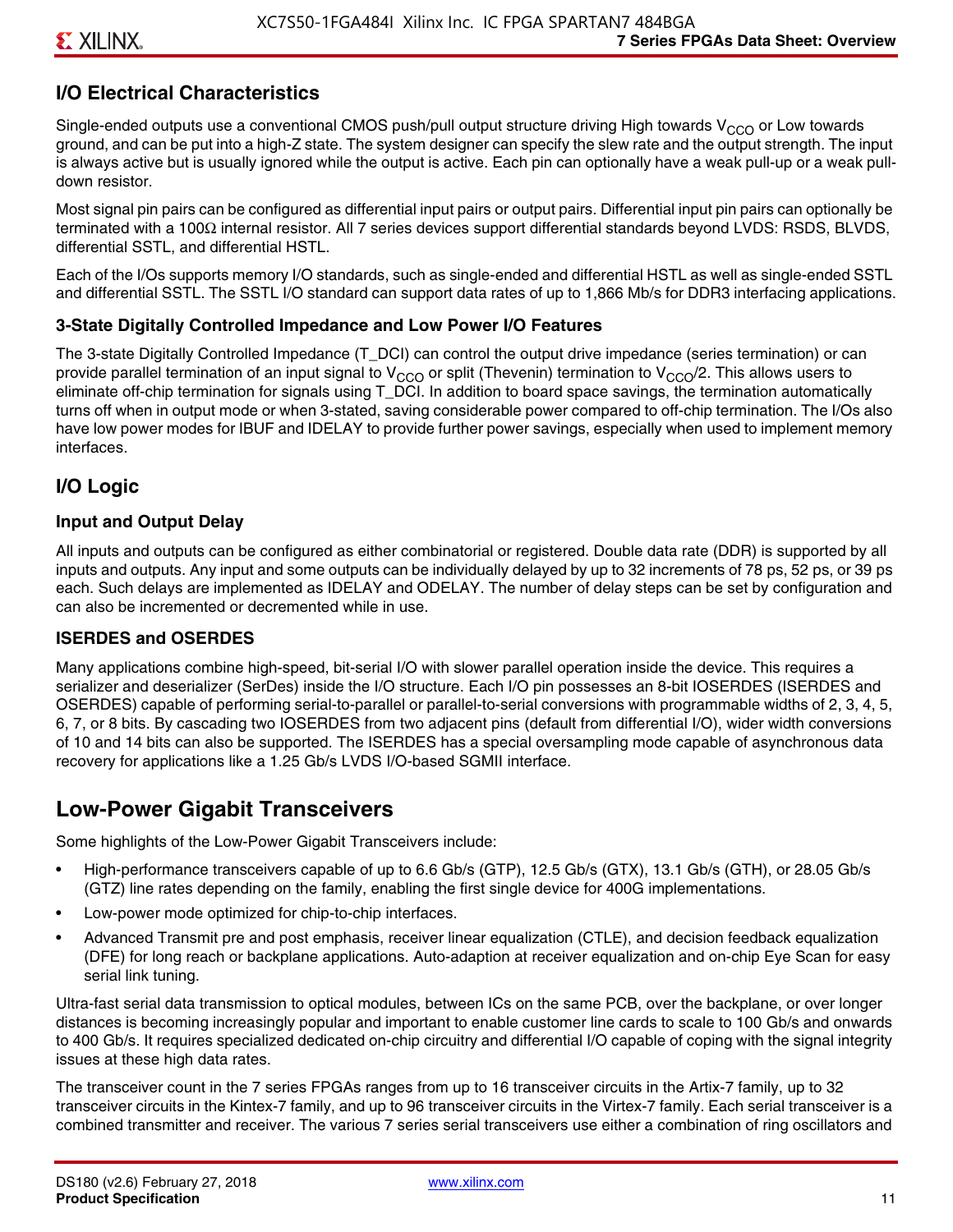LC tank or, in the case of the GTZ, a single LC tank architecture to allow the ideal blend of flexibility and performance while enabling IP portability across the family members. The different 7 series family members offer different top-end data rates. The GTP operates up to 6.6 Gb/s, the GTX operates up to 12.5 Gb/s, the GTH operates up to 13.1 Gb/s, and the GTZ operates up to 28.05 Gb/s. Lower data rates can be achieved using FPGA logic-based oversampling. The serial transmitter and receiver are independent circuits that use an advanced PLL architecture to multiply the reference frequency input by certain programmable numbers up to 100 to become the bit-serial data clock. Each transceiver has a large number of userdefinable features and parameters. All of these can be defined during device configuration, and many can also be modified during operation.

#### **Transmitter**

The transmitter is fundamentally a parallel-to-serial converter with a conversion ratio of 16, 20, 32, 40, 64, or 80. Additionally, the GTZ transmitter supports up to 160 bit data widths. This allows the designer to trade-off datapath width for timing margin in high-performance designs. These transmitter outputs drive the PC board with a single-channel differential output signal. TXOUTCLK is the appropriately divided serial data clock and can be used directly to register the parallel data coming from the internal logic. The incoming parallel data is fed through an optional FIFO and has additional hardware support for the 8B/10B, 64B/66B, or 64B/67B encoding schemes to provide a sufficient number of transitions. The bit-serial output signal drives two package pins with differential signals. This output signal pair has programmable signal swing as well as programmable pre- and post-emphasis to compensate for PC board losses and other interconnect characteristics. For shorter channels, the swing can be reduced to reduce power consumption.

#### **Receiver**

The receiver is fundamentally a serial-to-parallel converter, changing the incoming bit-serial differential signal into a parallel stream of words, each 16, 20, 32, 40, 64, or 80 bits. Additionally, the GTZ receiver supports up to 160 bit data widths. This allows the FPGA designer to trade-off internal datapath width versus logic timing margin. The receiver takes the incoming differential data stream, feeds it through programmable linear and decision feedback equalizers (to compensate for PC board and other interconnect characteristics), and uses the reference clock input to initiate clock recognition. There is no need for a separate clock line. The data pattern uses non-return-to-zero (NRZ) encoding and optionally guarantees sufficient data transitions by using the selected encoding scheme. Parallel data is then transferred into the FPGA logic using the RXUSRCLK clock. For short channels, the transceivers offers a special low power mode (LPM) to reduce power consumption by approximately 30%.

#### **Out-of-Band Signaling**

The transceivers provide out-of-band (OOB) signaling, often used to send low-speed signals from the transmitter to the receiver while high-speed serial data transmission is not active. This is typically done when the link is in a powered-down state or has not yet been initialized. This benefits PCI Express and SATA/SAS applications.

### **Integrated Interface Blocks for PCI Express Designs**

Highlights of the integrated blocks for PCI Express include:

- Compliant to the PCI Express Base Specification 2.1 or 3.0 (depending of family) with Endpoint and Root Port capability
- Supports Gen1 (2.5 Gb/s), Gen2 (5 Gb/s), and Gen3 (8 Gb/s) depending on device family
- Advanced configuration options, Advanced Error Reporting (AER), and End-to-End CRC (ECRC) Advanced Error Reporting and ECRC features
- Multiple-function and single root I/O virtualization (SR-IOV) support enabled through soft-logic wrappers or embedded in the integrated block depending on family

All Artix-7, Kintex-7, and Virtex-7 devices include at least one integrated block for PCI Express technology that can be configured as an Endpoint or Root Port, compliant to the PCI Express Base Specification Revision 2.1 or 3.0. The Root Port can be used to build the basis for a compatible Root Complex, to allow custom FPGA-to-FPGA communication via the PCI Express protocol, and to attach ASSP Endpoint devices, such as Ethernet Controllers or Fibre Channel HBAs, to the FPGA.

This block is highly configurable to system design requirements and can operate 1, 2, 4, or 8 lanes at the 2.5 Gb/s, 5.0 Gb/s, and 8.0 Gb/s data rates. For high-performance applications, advanced buffering techniques of the block offer a flexible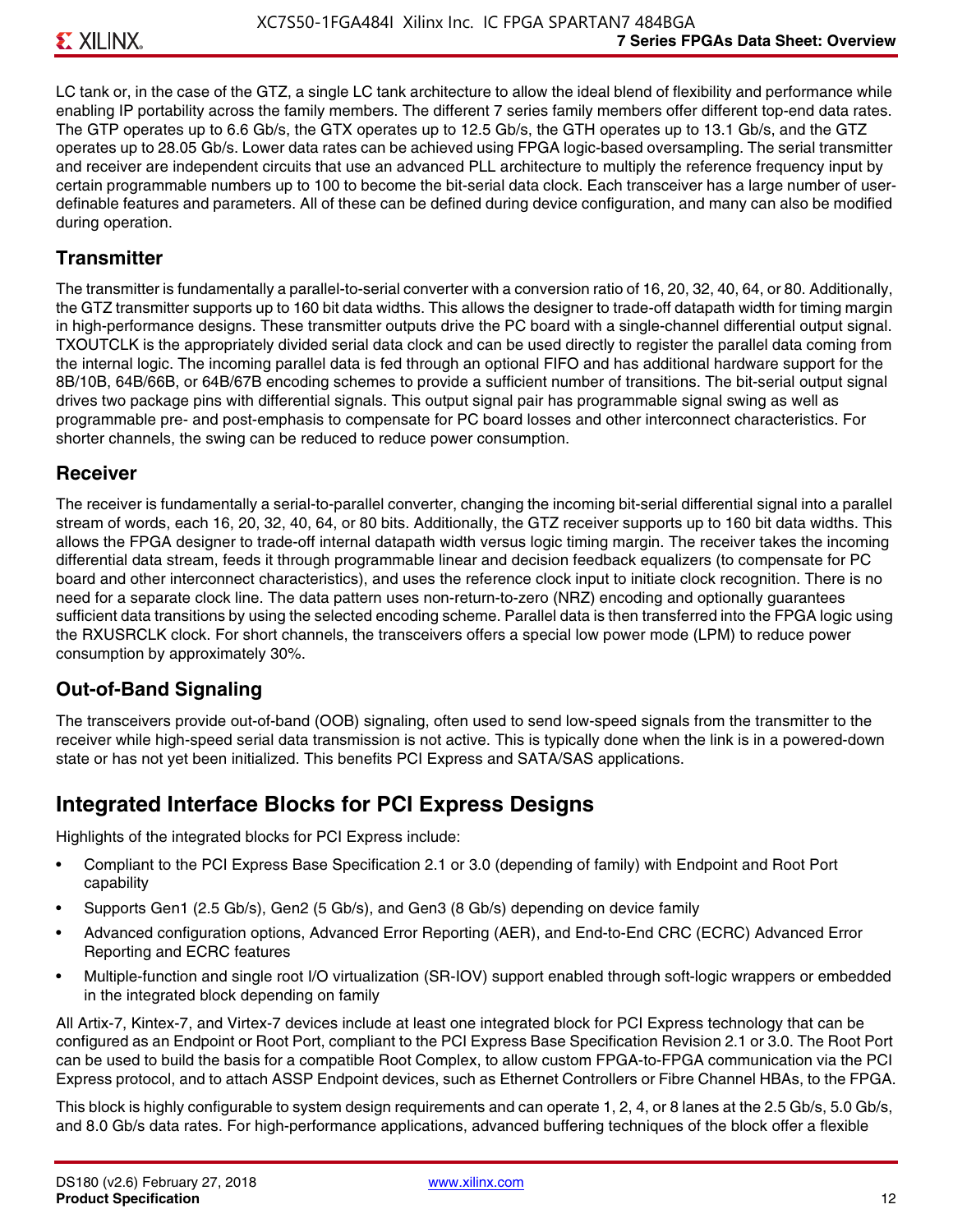maximum payload size of up to 1,024 bytes. The integrated block interfaces to the integrated high-speed transceivers for serial connectivity and to block RAMs for data buffering. Combined, these elements implement the Physical Layer, Data Link Layer, and Transaction Layer of the PCI Express protocol.

Xilinx provides a light-weight, configurable, easy-to-use LogiCORE™ IP wrapper that ties the various building blocks (the integrated block for PCI Express, the transceivers, block RAM, and clocking resources) into an Endpoint or Root Port solution. The system designer has control over many configurable parameters: lane width, maximum payload size, FPGA logic interface speeds, reference clock frequency, and base address register decoding and filtering.

Xilinx offers two wrappers for the integrated block: AXI4-Stream and AXI4 (memory mapped). Note that legacy TRN/Local Link is not available in 7 series devices for the integrated block for PCI Express. AXI4-Stream is designed for existing customers of the integrated block and enables easy migration to AXI4-Stream from TRN. AXI4 (memory mapped) is designed for Xilinx Platform Studio/EDK design flow and MicroBlaze™ processor based designs.

More information and documentation on solutions for PCI Express designs can be found at: <http://www.xilinx.com/products/technology/pci-express.html>.

### **Configuration**

There are many advanced configuration features, including:

- High-speed SPI and BPI (parallel NOR) configuration
- Built-in MultiBoot and safe-update capability
- 256-bit AES encryption with HMAC/SHA-256 authentication
- Built-in SEU detection and correction
- Partial reconfiguration

Xilinx 7 series FPGAs store their customized configuration in SRAM-type internal latches. There are up to 450 Mb configuration bits, depending on device size and user-design implementation options. The configuration storage is volatile and must be reloaded whenever the FPGA is powered up. This storage can also be reloaded at any time by pulling the PROGRAM B pin Low. Several methods and data formats for loading configuration are available, determined by the three mode pins.

The SPI interface (x1, x2, and x4 modes) and the BPI interface (parallel-NOR x8 and x16) are two common methods used for configuring the FPGA. Users can directly connect an SPI or BPI flash to the FPGA, and the FPGA's internal configuration logic reads the bitstream out of the flash and configures itself. The FPGA automatically detects the bus width on the fly, eliminating the need for any external controls or switches. Bus widths supported are x1, x2, and x4 for SPI, and x8 and x16 for BPI. The larger bus widths increase configuration speed and reduce the amount of time it takes for the FPGA to start up after power-on. Some configuration options such as BPI are not supported in all device-package combinations. Refer to [UG470,](http://www.xilinx.com/support/documentation/user_guides/ug470_7Series_Config.pdf) *7 Series FPGAs Configuration User Guide* for details.

In master mode, the FPGA can drive the configuration clock from an internally generated clock, or for higher speed configuration, the FPGA can use an external configuration clock source. This allows high-speed configuration with the ease of use characteristic of master mode. Slave modes up to 32 bits wide are also supported by the FPGA that are especially useful for processor-driven configuration.

The FPGA has the ability to reconfigure itself with a different image using SPI or BPI flash, eliminating the need for an external controller. The FPGA can reload its original design in case there are any errors in the data transmission, ensuring an operational FPGA at the end of the process. This is especially useful for updates to a design after the end product has been shipped. Customers can ship their products with an early version of the design, thus getting their products to market faster. This feature allows customers to keep their end users current with the most up-to-date designs while the product is already in the field.

The dynamic reconfiguration port (DRP) gives the system designer easy access to the configuration and status registers of the MMCM, PLL, XADC, transceivers, and integrated block for PCI Express. The DRP behaves like a set of memory-mapped registers, accessing and modifying block-specific configuration bits as well as status and control registers.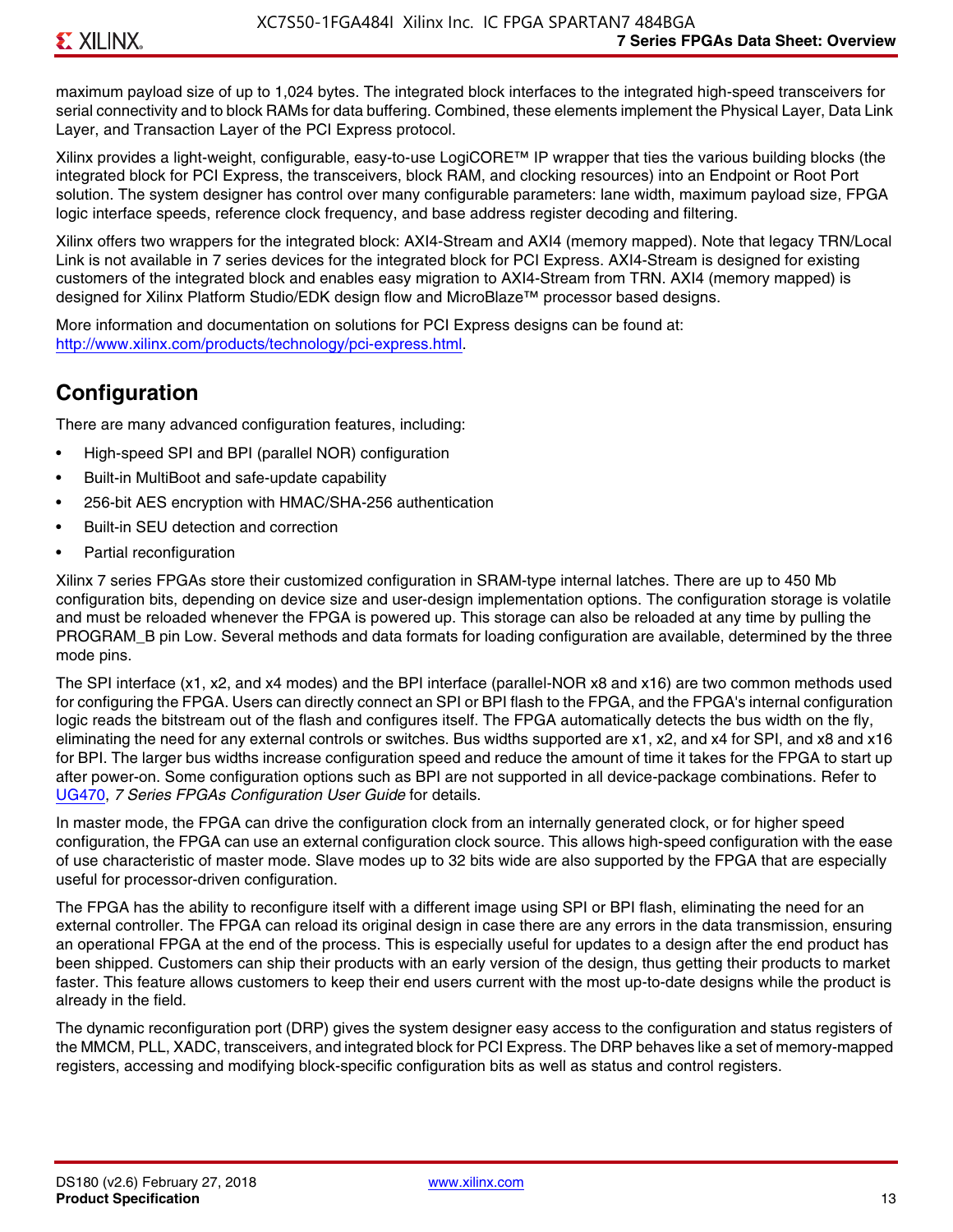### **Encryption, Readback, and Partial Reconfiguration**

In all 7 series FPGAs (except XC7S6 and XC7S15), the FPGA bitstream, which contains sensitive customer IP, can be protected with 256-bit AES encryption and HMAC/SHA-256 authentication to prevent unauthorized copying of the design. The FPGA performs decryption on the fly during configuration using an internally stored 256-bit key. This key can reside in battery-backed RAM or in nonvolatile eFUSE bits.

Most configuration data can be read back without affecting the system's operation. Typically, configuration is an all-or-nothing operation, but Xilinx 7 series FPGAs support partial reconfiguration. This is an extremely powerful and flexible feature that allows the user to change portions of the FPGA while other portions remain static. Users can time-slice these portions to fit more IP into smaller devices, saving cost and power. Where applicable in certain designs, partial reconfiguration can greatly improve the versatility of the FPGA.

### **XADC (Analog-to-Digital Converter)**

Highlights of the XADC architecture include:

- Dual 12-bit 1 MSPS analog-to-digital converters (ADCs)
- Up to 17 flexible and user-configurable analog inputs
- On-chip or external reference option
- On-chip temperature ( $\pm 4^{\circ}$ C max error) and power supply ( $\pm 1\%$  max error) sensors
- Continuous JTAG access to ADC measurements

All Xilinx 7 series FPGAs (except XC7S6 and XC7S15) integrate a new flexible analog interface called XADC. When combined with the programmable logic capability of the 7 series FPGAs, the XADC can address a broad range of data acquisition and monitoring requirements. For more information, go to: [http://www.xilinx.com/ams.](http://www.xilinx.com/ams)

The XADC contains two 12-bit 1 MSPS ADCs with separate track and hold amplifiers, an on-chip analog multiplexer (up to 17 external analog input channels supported), and on-chip thermal and supply sensors. The two ADCs can be configured to simultaneously sample two external-input analog channels. The track and hold amplifiers support a range of analog input signal types, including unipolar, bipolar, and differential. The analog inputs can support signal bandwidths of at least 500 KHz at sample rates of 1MSPS. It is possible to support higher analog bandwidths using external analog multiplexer mode with the dedicated analog input (see [UG480](http://www.xilinx.com/support/documentation/user_guides/ug480_7Series_XADC.pdf), 7 Series FPGAs and Zynq-7000 All Programmable SoC XADC Dual 12-Bit 1 MSPS Analog-to-Digital Converter User Guide)*.*

The XADC optionally uses an on-chip reference circuit  $(\pm 1\%)$ , thereby eliminating the need for any external active components for basic on-chip monitoring of temperature and power supply rails. To achieve the full 12-bit performance of the ADCs, an external 1.25V reference IC is recommended.

If the XADC is not instantiated in a design, then by default it digitizes the output of all on-chip sensors. The most recent measurement results (together with maximum and minimum readings) are stored in dedicated registers for access at any time via the JTAG interface. User-defined alarm thresholds can automatically indicate over-temperature events and unacceptable power supply variation. A user-specified limit (for example, 100°C) can be used to initiate an automatic powerdown.

### **EasyPath-7 FPGAs**

EasyPath-7 FPGAs provide a fast, simple, and risk-free solution for cost reducing Kintex-7, Virtex-7 T, and Virtex-7 XT FPGA designs. EasyPath-7 FPGAs support the same packages, speed grades, and match all Kintex-7 or Virtex-7 FPGA data sheet specifications (in function and timing). With no re-engineering or re-qualification, EasyPath-7 FPGAs deliver the lowest total product cost compared to any other FPGA cost-reduction solution.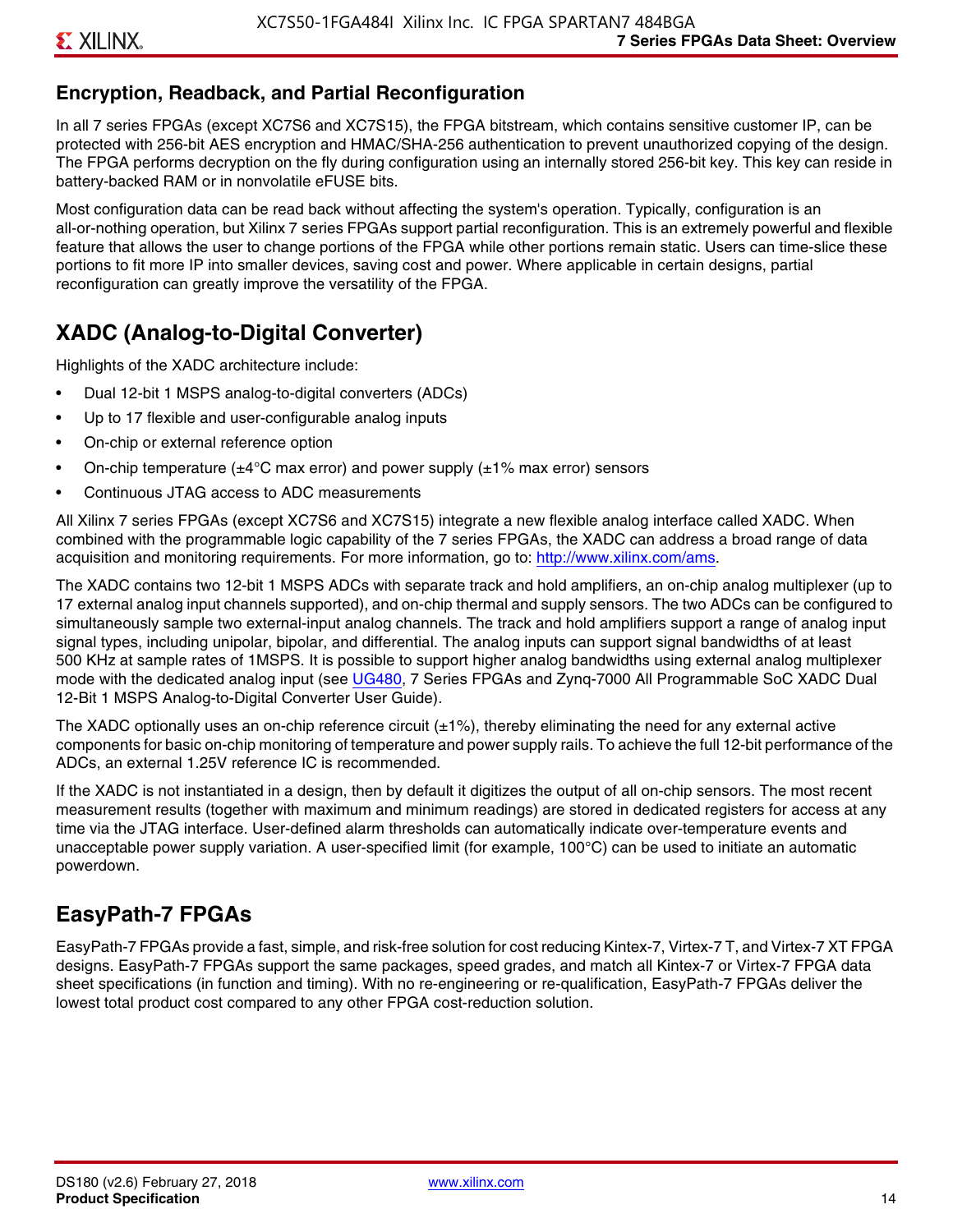#### **7 Series FPGA Ordering Information**

Table 12 shows the speed and temperature grades available in the different device families. Some devices might not be available in every speed and temperature grade.

#### *Table 12:* **7 Series Speed Grade and Temperature Ranges**

| <b>Device</b> |                                    |                                                        |                                                    | Speed Grade, Temperature Range, and Operating Voltage  |                                                      |
|---------------|------------------------------------|--------------------------------------------------------|----------------------------------------------------|--------------------------------------------------------|------------------------------------------------------|
| Family        | <b>Devices</b>                     | <b>Commercial (C)</b><br>$0^\circ$ C to +85 $^\circ$ C | Extended (E)<br>$0^{\circ}$ C to +100 $^{\circ}$ C | Industrial (I)<br>$-40^{\circ}$ C to +100 $^{\circ}$ C | Expanded (Q)<br>$-40^{\circ}$ C to +125 $^{\circ}$ C |
|               |                                    | $-2C(1.0V)$                                            |                                                    | $-21(1.0V)$                                            |                                                      |
| Spartan-7     | All                                | $-1C(1.0V)$                                            |                                                    | $-11(1.0V)$                                            | $-1Q(1.0V)$                                          |
|               |                                    |                                                        |                                                    | $-1LI(0.95V)$                                          |                                                      |
|               |                                    |                                                        | $-3E(1.0V)$                                        |                                                        |                                                      |
|               |                                    | $-2C(1.0V)$                                            |                                                    | $-21(1.0V)$                                            |                                                      |
| Artix-7       | All                                |                                                        | -2LE (1.0V or 0.9V)                                |                                                        |                                                      |
|               |                                    | $-1C(1.0V)$                                            |                                                    | $-11(1.0V)$                                            |                                                      |
|               |                                    |                                                        |                                                    | $-1LI(0.95V)$                                          |                                                      |
|               |                                    |                                                        | $-3E(1.0V)$                                        |                                                        |                                                      |
|               |                                    | $-2C(1.0V)$                                            |                                                    | $-21(1.0V)$                                            |                                                      |
|               | XC7K70T                            |                                                        | -2LE (1.0V or 0.9V)                                |                                                        |                                                      |
|               |                                    | $-1C(1.0V)$                                            |                                                    | $-11(1.0V)$                                            |                                                      |
| Kintex-7      | <b>XC7K160T</b>                    |                                                        | $-3E(1.0V)$                                        |                                                        |                                                      |
|               | <b>XC7K325T</b><br><b>XC7K355T</b> | $-2C(1.0V)$                                            |                                                    | $-21(1.0V)$                                            |                                                      |
|               | <b>XC7K410T</b>                    |                                                        | -2LE (1.0V or 0.9V)                                | $-2LI(0.95V)$                                          |                                                      |
|               | <b>XC7K420T</b><br><b>XC7K480T</b> | $-1C(1.0V)$                                            |                                                    | $-11(1.0V)$                                            |                                                      |
|               |                                    |                                                        | $-3E(1.0V)$                                        |                                                        |                                                      |
|               |                                    | $-2C(1.0V)$                                            |                                                    | $-21(1.0V)$                                            |                                                      |
|               | <b>XC7V585T</b>                    |                                                        | $-2LE(1.0V)$                                       |                                                        |                                                      |
|               |                                    | $-1C(1.0V)$                                            |                                                    | $-11(1.0V)$                                            |                                                      |
| Virtex-7 T    |                                    | $-2C(1.0V)$                                            |                                                    |                                                        |                                                      |
|               |                                    |                                                        | $-2GE(1.0V)$                                       |                                                        |                                                      |
|               | XC7V2000T                          |                                                        | $-2LE(1.0V)$                                       |                                                        |                                                      |
|               |                                    | $-1C(1.0V)$                                            |                                                    | $-11(1.0V)$                                            |                                                      |
|               |                                    |                                                        | $-3E(1.0V)$                                        |                                                        |                                                      |
|               | XC7VX330T                          | $-2C(1.0V)$                                            |                                                    | $-21(1.0V)$                                            |                                                      |
|               | XC7VX415T<br>XC7VX485T             |                                                        | $-2LE(1.0V)$                                       |                                                        |                                                      |
|               | XC7VX550T<br>XC7VX690T             |                                                        |                                                    |                                                        |                                                      |
|               |                                    | $-1C(1.0V)$                                            |                                                    | -11 (1.0V)                                             |                                                      |
|               |                                    | $-2C(1.0V)$                                            |                                                    |                                                        |                                                      |
| Virtex-7 XT   | XC7VX980T                          |                                                        | $-2LE(1.0V)$                                       |                                                        |                                                      |
|               |                                    | $-1C(1.0V)$                                            |                                                    | $-11(1.0V)$                                            |                                                      |
|               |                                    | $-2C(1.0V)$                                            |                                                    |                                                        |                                                      |
|               |                                    |                                                        | $-2GE(1.0V)$                                       |                                                        |                                                      |
|               | XC7VX1140T                         |                                                        | $-2LE(1.0V)$                                       |                                                        |                                                      |
|               |                                    | $-1C(1.0V)$                                            |                                                    | $-11(1.0V)$                                            |                                                      |
|               |                                    | $-2C(1.0V)$                                            |                                                    |                                                        |                                                      |
|               |                                    |                                                        | $-2GE(1.0V)$                                       |                                                        |                                                      |
| Virtex-7 HT   | All                                |                                                        | $-2LE(1.0V)$                                       |                                                        |                                                      |
|               |                                    | $-1C(1.0V)$                                            |                                                    |                                                        |                                                      |
|               |                                    |                                                        |                                                    |                                                        |                                                      |

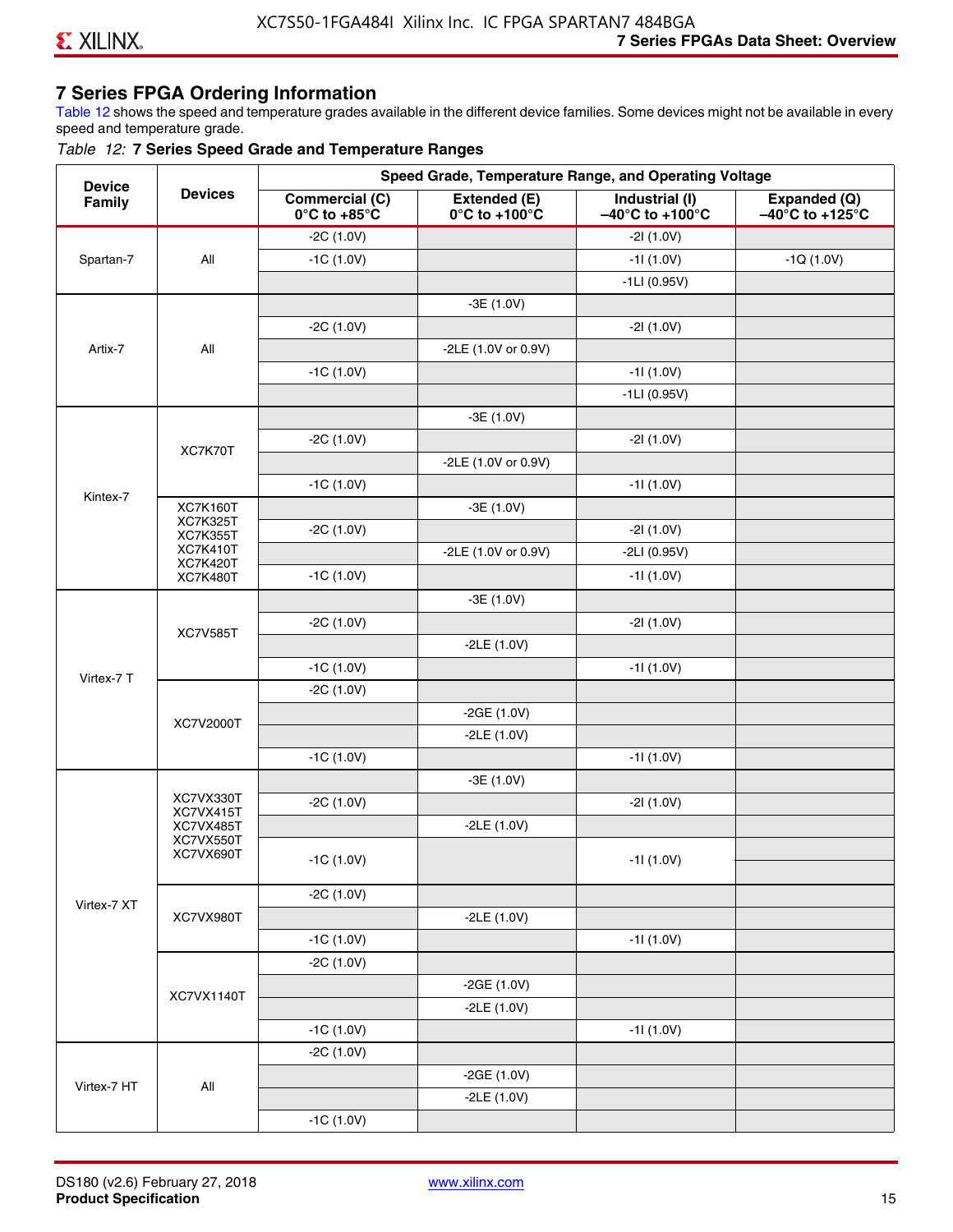The Spartan-7 FPGA ordering information is shown in Figure 1. Refer to the Package Marking section of [UG475,](http://www.xilinx.com/support/documentation/user_guides/ug475_7Series_Pkg_Pinout.pdf) *7 Series FPGAs Packaging and Pinout* for a more detailed explanation of the device markings.





The Artix-7, Kintex-7, and Virtex-7 FPGA ordering information, shown in Figure 2, applies to all packages including Pb-Free. Refer to the Package Marking section of [UG475](http://www.xilinx.com/support/documentation/user_guides/ug475_7Series_Pkg_Pinout.pdf), *7 Series FPGAs Packaging and Pinout* for a more detailed explanation of the device markings.



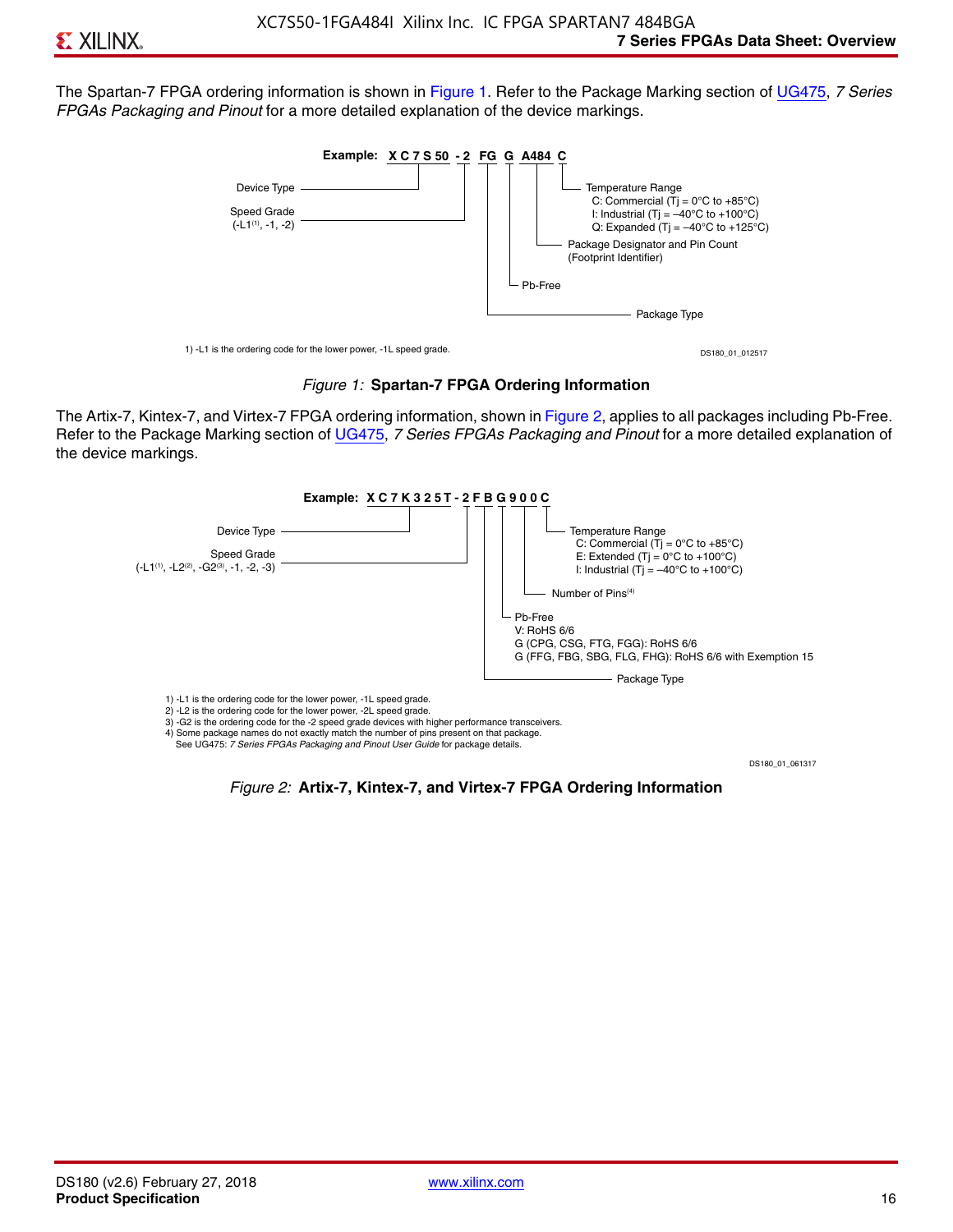## **Revision History**

The following table shows the revision history for this document:

| <b>Date</b> | <b>Version</b> | <b>Description of Revisions</b>                                                                                                                                                                                                                                                                                                                                                                                                                                                                                                                                                                                                                                                                                                                                                                                                                                                                                                                                                                                                                                                                                                                                                                                                                                                                                       |
|-------------|----------------|-----------------------------------------------------------------------------------------------------------------------------------------------------------------------------------------------------------------------------------------------------------------------------------------------------------------------------------------------------------------------------------------------------------------------------------------------------------------------------------------------------------------------------------------------------------------------------------------------------------------------------------------------------------------------------------------------------------------------------------------------------------------------------------------------------------------------------------------------------------------------------------------------------------------------------------------------------------------------------------------------------------------------------------------------------------------------------------------------------------------------------------------------------------------------------------------------------------------------------------------------------------------------------------------------------------------------|
| 06/21/10    | 1.0            | Initial Xilinx release.                                                                                                                                                                                                                                                                                                                                                                                                                                                                                                                                                                                                                                                                                                                                                                                                                                                                                                                                                                                                                                                                                                                                                                                                                                                                                               |
| 07/30/10    | 1.1            | Added SHA-256 to authentication information. Updated Table 5, Table 7, Virtex-7 FPGA Device-<br>Package Combinations and Maximum I/Os table (Virtex-7 T devices), and Table 9 with ball pitch<br>information and voltage bank information. Updated DSP and Logic Slice information in Table 8.<br><b>Updated Low-Power Gigabit Transceivers.</b>                                                                                                                                                                                                                                                                                                                                                                                                                                                                                                                                                                                                                                                                                                                                                                                                                                                                                                                                                                      |
| 09/24/10    | 1.2            | In General Description, updated 4.7 TMACS DSP to 5.0 TMACS DSP. In Table 1, added Note 1;<br>updated Peak DSP Performance for Kintex-7 and Virtex-7 families. In Table 4, updated CMT<br>information for XC7A175T and XC7A355T. In Table 6, replaced XC7K120T with XC7K160T and<br>replaced XC7K230T with XC7K325T-and updated corresponding information. Also added<br>XC7K355T, XC7K420T, and XC7K480T. In Table 7, replaced XC7K230T with XC7K325T. In Table 8,<br>updated XC7V450T Logic Cell, CLB, block RAM, and PCI information; updated XC7VX415T and<br>XC7VX690T PCI information; updated XC7V1500T, and XC7V2000T block RAM information; and<br>replaced XC7VX605T with XC7VX575T, replaced XC7VX895T with XC7VX850T, and replaced<br>XC7VX910T with XC7VX865T-and updated corresponding information. Updated Digital Signal<br>Processing - DSP Slice with operating speed of 640 MHz. Removed specific transceiver type from<br>Out-of-Band Signaling. In Virtex-7 FPGA Device-Package Combinations and Maximum I/Os table<br>(Virtex-7 T devices), replaced XC7VX605T with XC7VX575T and added table notes 2 and 3. In<br>Table 9, removed the FFG784 package for the XC7VX485T device; replaced XC7VX605T with<br>XC7VX575T; replaced XC7VX895T with XC7VX850T; and replaced XC7VX910T with XC7VX865T. |
| 10/20/10    | 1.3            | In Table 7, replaced XC7K120T with XC7K160T. Updated Digital Signal Processing - DSP Slice.                                                                                                                                                                                                                                                                                                                                                                                                                                                                                                                                                                                                                                                                                                                                                                                                                                                                                                                                                                                                                                                                                                                                                                                                                           |
| 11/17/10    | 1.4            | Updated maximum I/O bandwidth to 3.1 Tb/s in General Description. Updated Peak Transceiver Speed<br>for Virtex-7 FPGAs in Summary of 7 Series FPGA Features and in Table 1. Updated Peak DSP<br>Performance values in Table 1 and Digital Signal Processing - DSP Slice. In Table 7, updated<br>XC7K70T I/O information. In Table 8, added XC7VH290T, XC7VH580T, and XC7VH870T devices and<br>updated total I/O banks information for the XC7V585T, XC7V855T, XC7V1500T, and XC7VX865T<br>devices. In Table 9, updated XC7VX415T, XC7VX485T, XC7VX690T, XC7VX850T, and XC7VX865T<br>device information. Added Table 11. Updated Low-Power Gigabit Transceivers information, including<br>the addition of the GTZ transceivers.                                                                                                                                                                                                                                                                                                                                                                                                                                                                                                                                                                                        |
| 02/22/11    | 1.5            | Updated Summary of 7 Series FPGA Features and the Low-Power Gigabit Transceivers highlights and<br>section. In Table 1, updated Kintex-7 FPGA, Artix-7 FPGA information. In Table 4, updated XC7A175T.<br>Also, updated XC7A355T. Added three Artix-7 FPGA packages to Table 5: SBG325, SBG484, and<br>FBG485, changed package from FGG784 to FBG784, and updated package information for<br>XC7A175T and XC7A355T devices. In Table 6, updated XC7K160T and added three devices:<br>XC7K355T, XC7K420T, and XC7K480T. In Table 7, updated XC7K70T package information and added<br>three devices: XC7K355T, XC7K420T, and XC7K480T. In Table 8, added note 1 (EasyPath FPGAs)<br>and updated note 7 to include GTZ transceivers. In Virtex-7 FPGA Device-Package Combinations and<br>Maximum I/Os table (Virtex-7 T devices), added two Virtex-7 FPGA packages: FHG1157 and<br>FHG1761, and updated XC7V1500T (no FFG1157) and XC7V2000T (no FFG1761) package<br>information and removed the associated notes. Added CLBs, Slices, and LUTs. Updated Input/Output.<br>Added EasyPath-7 FPGAs.                                                                                                                                                                                                                        |
| 03/28/11    | 1.6            | Updated General Description, Summary of 7 Series FPGA Features, Table 1, Table 4, Table 5, Table 6,<br>Table 7, Table 8, Table 9 (combined Virtex-7 T and XT devices in one table), and Table 11. Updated the<br>Low-Power Gigabit Transceivers highlights and section. Updated Block RAM, Integrated Interface<br>Blocks for PCI Express Designs, Configuration, Encryption, Readback, and Partial Reconfiguration,<br>XADC (Analog-to-Digital Converter), 7 Series FPGA Ordering Information, and EasyPath-7 FPGAs.                                                                                                                                                                                                                                                                                                                                                                                                                                                                                                                                                                                                                                                                                                                                                                                                 |
| 07/06/11    | 1.7            | Updated General Description, Summary of 7 Series FPGA Features, Table 1, Table 4, Table 6, Table 8,<br>Table 9 and Table 11. Added Table 10. Added Stacked Silicon Interconnect (SSI) Technology. Updated<br>Transmitter, Configuration, and XADC (Analog-to-Digital Converter). Updated Figure 1.                                                                                                                                                                                                                                                                                                                                                                                                                                                                                                                                                                                                                                                                                                                                                                                                                                                                                                                                                                                                                    |
| 09/13/11    | 1.8            | Updated General Description, Table 1, Table 4, Table 5, Table 8, CLBs, Slices, and LUTs,<br>Configuration, and 7 Series FPGA Ordering Information.                                                                                                                                                                                                                                                                                                                                                                                                                                                                                                                                                                                                                                                                                                                                                                                                                                                                                                                                                                                                                                                                                                                                                                    |
| 01/15/12    | 1.9            | Updated General Description, Table 1, Table 4, Table 5, Table 6, Table 7, Table 8, Table 10, Table 11,<br>Block RAM, Digital Signal Processing - DSP Slice, Low-Power Gigabit Transceivers, Integrated<br>Interface Blocks for PCI Express Designs, Configuration, EasyPath-7 FPGAs, and 7 Series FPGA<br><b>Ordering Information.</b>                                                                                                                                                                                                                                                                                                                                                                                                                                                                                                                                                                                                                                                                                                                                                                                                                                                                                                                                                                                |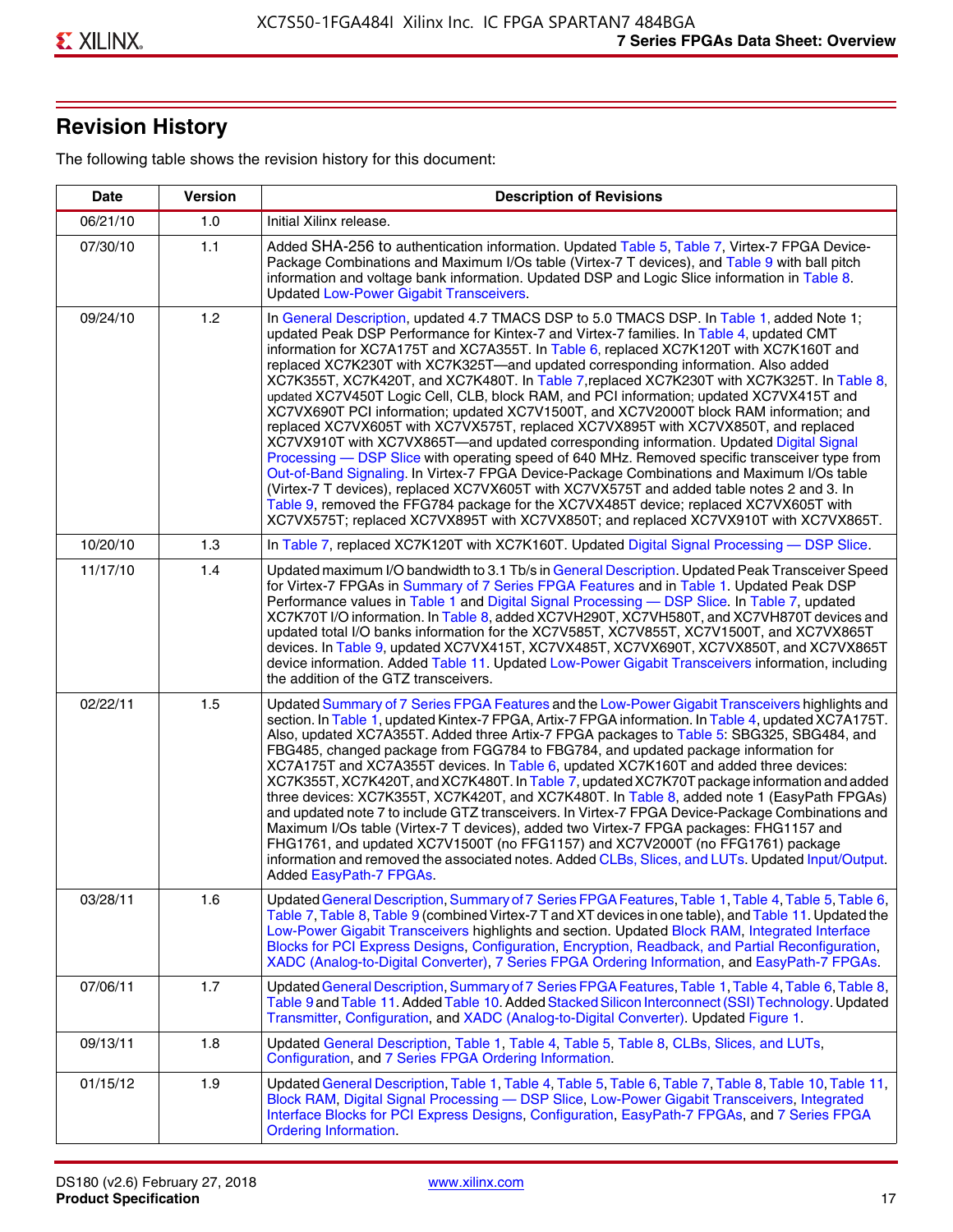| <b>Date</b> | <b>Version</b> | <b>Description of Revisions</b>                                                                                                                                                                                                                                                                                                                                                                                                                                     |
|-------------|----------------|---------------------------------------------------------------------------------------------------------------------------------------------------------------------------------------------------------------------------------------------------------------------------------------------------------------------------------------------------------------------------------------------------------------------------------------------------------------------|
| 03/02/12    | 1.10           | Updated General Description, Table 5, and Table 12.                                                                                                                                                                                                                                                                                                                                                                                                                 |
| 05/02/12    | 1.11           | Updated Table 7, Table 9, Table 10, Low-Power Gigabit Transceivers, and 7 Series FPGA Ordering<br>Information. Added 7 Series FPGA Ordering Information.                                                                                                                                                                                                                                                                                                            |
| 10/15/12    | 1.12           | Updated overview with Artix-7 SL and SLT devices. Updated Table 1, Table 4, Table 5, Table 8, Table 9,<br>Table 10, Table 11, and Table 12. Added Table 3. Updated Regional Clocks, Block RAM, Integrated<br>Interface Blocks for PCI Express Designs, Configuration, and 7 Series FPGA Ordering Information.                                                                                                                                                       |
| 11/30/12    | 1.13           | Updated notes in Table 4 and Table 12. Updated XADC (Analog-to-Digital Converter).                                                                                                                                                                                                                                                                                                                                                                                  |
| 07/29/13    | 1.14           | Removed SL and SLT devices. Updated General Description, Table 4, Table 5, notes in Table 6 and<br>Table 8, Regional Clocks, Input/Output, Low-Power Gigabit Transceivers, Integrated Interface Blocks<br>for PCI Express Designs, Configuration, and 7 Series FPGA Ordering Information. Removed previous<br>Table 3.                                                                                                                                              |
| 02/18/14    | 1.15           | Changed document classification to Product Specification from Preliminary Product Specification.<br>Updated HR I/O information for XC7A35T and XC7A50T in Table 5. Updated XC7VH870T I/O<br>information in Table 8. Updated Table 11.                                                                                                                                                                                                                               |
| 10/08/14    | 1.16           | Added XC7A15T to Table 4 and Table 5. Removed HCG1931 and HCG1932 from Table 11. Updated<br>Input/Output Delay; Block RAM; Configuration; I/O Clocks; and Updated Table 12 and Figure 1.                                                                                                                                                                                                                                                                            |
| 12/17/14    | 1.16.1         | Typographical edit.                                                                                                                                                                                                                                                                                                                                                                                                                                                 |
| 05/27/15    | 1.17           | Updated Table 5, Table 7, Table 9, Table 10, Table 11, and Figure 1.                                                                                                                                                                                                                                                                                                                                                                                                |
| 09/27/16    | 2.0            | Added Spartan-7 devices throughout document, including Table 1, Table 2, Table 3, and Table 12.<br>Added two Artix-7 devices XC7A12T and XC7A25T throughout document, including Table 4, Table 5,<br>and Table 12. Updated General Description; Figure 1, Table 7, Regional Clocks, Block RAM,<br>Integrated Interface Blocks for PCI Express Designs, Configuration, Encryption, Readback, and Partial<br>Reconfiguration, and XADC (Analog-to-Digital Converter). |
| 10/20/16    | 2.1            | Updated Table 5.                                                                                                                                                                                                                                                                                                                                                                                                                                                    |
| 12/15/16    | 2.2            | Updated Table 3.                                                                                                                                                                                                                                                                                                                                                                                                                                                    |
| 03/17/17    | 2.3            | Updated Table 1, Table 5, Table 7, Table 9, Table 10, Table 12, and I/O Electrical Characteristics.                                                                                                                                                                                                                                                                                                                                                                 |
| 03/28/17    | 2.4            | Updated Table 7.                                                                                                                                                                                                                                                                                                                                                                                                                                                    |
| 08/01/17    | 2.5            | Updated Table 5 and Figure 2.                                                                                                                                                                                                                                                                                                                                                                                                                                       |
| 02/27/18    | 2.6            | Added MicroBlaze CPU information to the Summary of 7 Series FPGA Features and Table 1.                                                                                                                                                                                                                                                                                                                                                                              |

### **Notice of Disclaimer**

The information disclosed to you hereunder (the "Materials") is provided solely for the selection and use of Xilinx products. To the maximum extent permitted by applicable law: (1) Materials are made available "AS IS" and with all faults, Xilinx hereby DISCLAIMS ALL WARRANTIES AND CONDITIONS, EXPRESS, IMPLIED, OR STATUTORY, INCLUDING BUT NOT LIMITED TO WARRANTIES OF MERCHANTABILITY, NON-INFRINGEMENT, OR FITNESS FOR ANY PARTICULAR PURPOSE; and (2) Xilinx shall not be liable (whether in contract or tort, including negligence, or under any other theory of liability) for any loss or damage of any kind or nature related to, arising under, or in connection with, the Materials (including your use of the Materials), including for any direct, indirect, special, incidental, or consequential loss or damage (including loss of data, profits, goodwill, or any type of loss or damage suffered as a result of any action brought by a third party) even if such damage or loss was reasonably foreseeable or Xilinx had been advised of the possibility of the same. Xilinx assumes no obligation to correct any errors contained in the Materials or to notify you of updates to the Materials or to product specifications. You may not reproduce, modify, distribute, or publicly display the Materials without prior written consent. Certain products are subject to the terms and conditions of Xilinx's limited warranty, please refer to Xilinx's Terms of Sale which can be viewed at [www.xilinx.com/legal.htm#tos;](www.xilinx.com/legal.htm#tos) IP cores may be subject to warranty and support terms contained in a license issued to you by Xilinx. Xilinx products are not designed or intended to be fail-safe or for use in any application requiring fail-safe performance; you assume sole risk and liability for use of Xilinx products in such critical applications, please refer to Xilinx's Terms of Sale which can be viewed at <www.xilinx.com/legal.htm#tos>.

### **Automotive Applications Disclaimer**

AUTOMOTIVE PRODUCTS (IDENTIFIED AS "XA" IN THE PART NUMBER) ARE NOT WARRANTED FOR USE IN THE DEPLOYMENT OF AIRBAGS OR FOR USE IN APPLICATIONS THAT AFFECT CONTROL OF A VEHICLE ("SAFETY APPLICATION") UNLESS THERE IS A SAFETY CONCEPT OR REDUNDANCY FEATURE CONSISTENT WITH THE ISO 26262 AUTOMOTIVE SAFETY STANDARD ("SAFETY DESIGN"). CUSTOMER SHALL, PRIOR TO USING OR DISTRIBUTING ANY SYSTEMS THAT INCORPORATE PRODUCTS, THOROUGHLY TEST SUCH SYSTEMS FOR SAFETY PURPOSES. USE OF PRODUCTS IN A SAFETY APPLICATION WITHOUT A SAFETY DESIGN IS FULLY AT THE RISK OF CUSTOMER, SUBJECT ONLY TO APPLICABLE LAWS AND REGULATIONS GOVERNING LIMITATIONS ON PRODUCT LIABILITY.